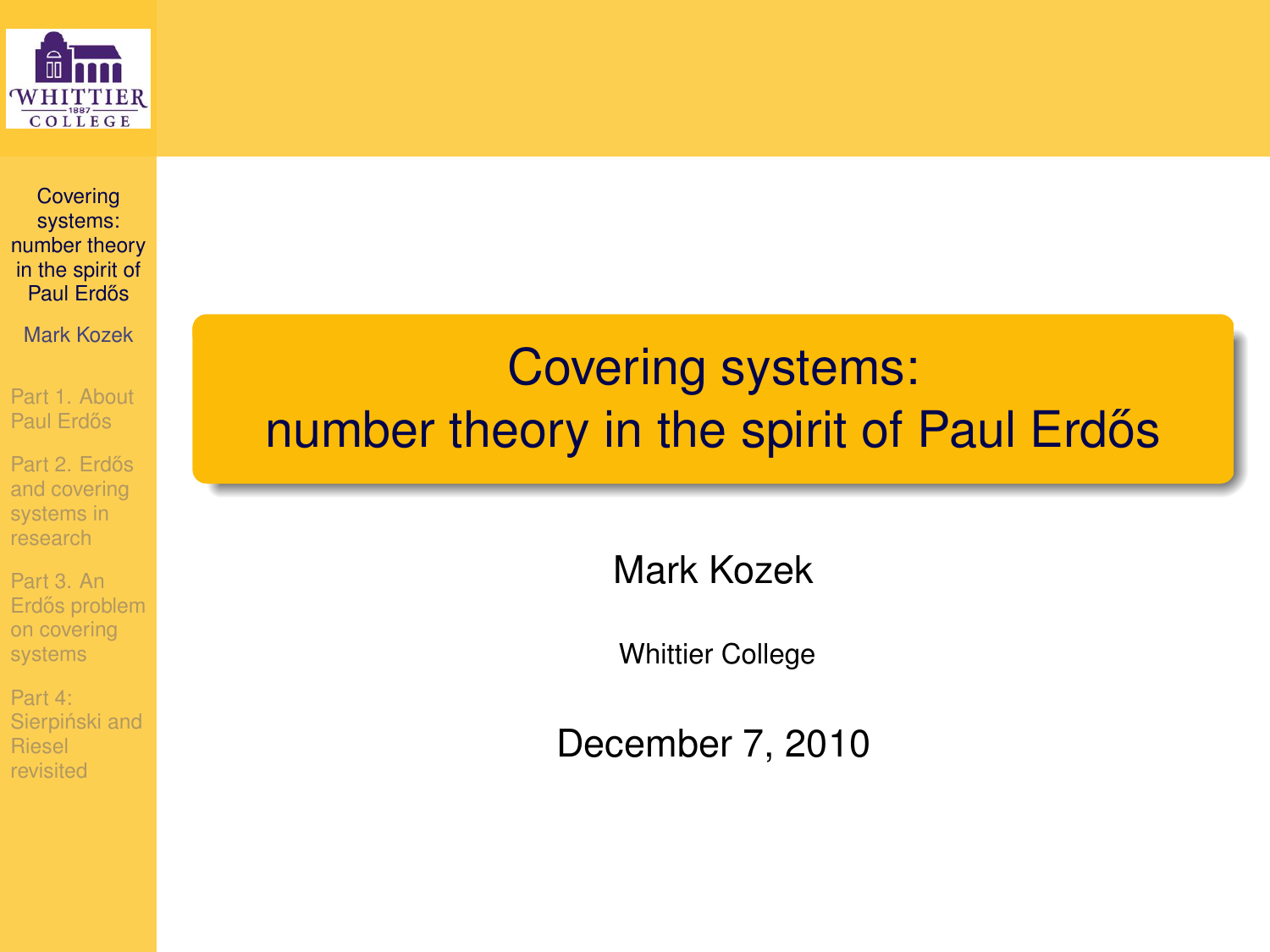

### About Paul Erdős.

**Covering** systems: [number theory](#page-0-0) in the spirit of Paul Erdős

Mark Kozek

[Part 1. About](#page-1-0) Paul Erdős

Part 2. Erdős and covering systems in research

Part 3. An Erdős problem on covering systems

<span id="page-1-0"></span>Part 4: Sierpiński and revisited



- Hungarian mathematician, 1913-1996.
- Interested in combinatorics, graph theory, number theory, classical analysis, approximation theory, set theory, probability theory...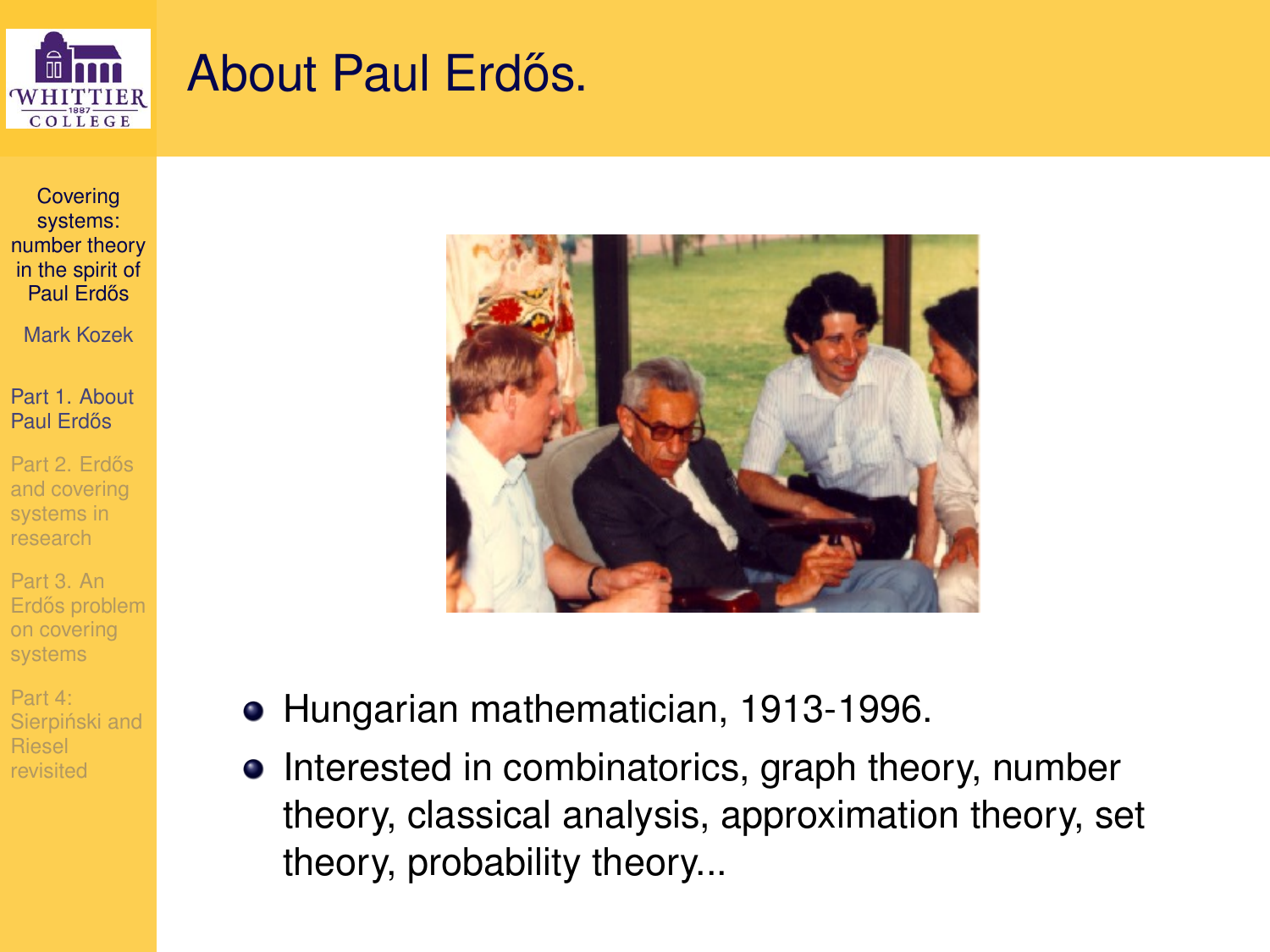

## More on Paul Erdős.

**Covering** systems: [number theory](#page-0-0) in the spirit of Paul Erdős

Mark Kozek

[Part 1. About](#page-1-0) Paul Erdős

Part 2. Erdős research

Part 3. An on covering systems

Part 4: Sierpiński and

- Wrote/co-wrote over 1400 research papers.
- $\bullet$  Erdős number.
- Erdős problems: issued "bounties" for problems that he thought were interesting or for which he wanted to know the solution.

### Erdős resources:

- <sup>1</sup> *The man who loved only numbers*, book by Paul Hoffman, 1998, (based on his Atlantic Monthly article from 1989).
- 
- **2** *N is a Number: A portrait of Paul Erdős*, film by George Csicsery, 1993 (also based on the Atlantic Monthly article).
	- **3** *And what is your Erdős number?"*, Caspar Goffman, the American Mathematical Monthly, 1969.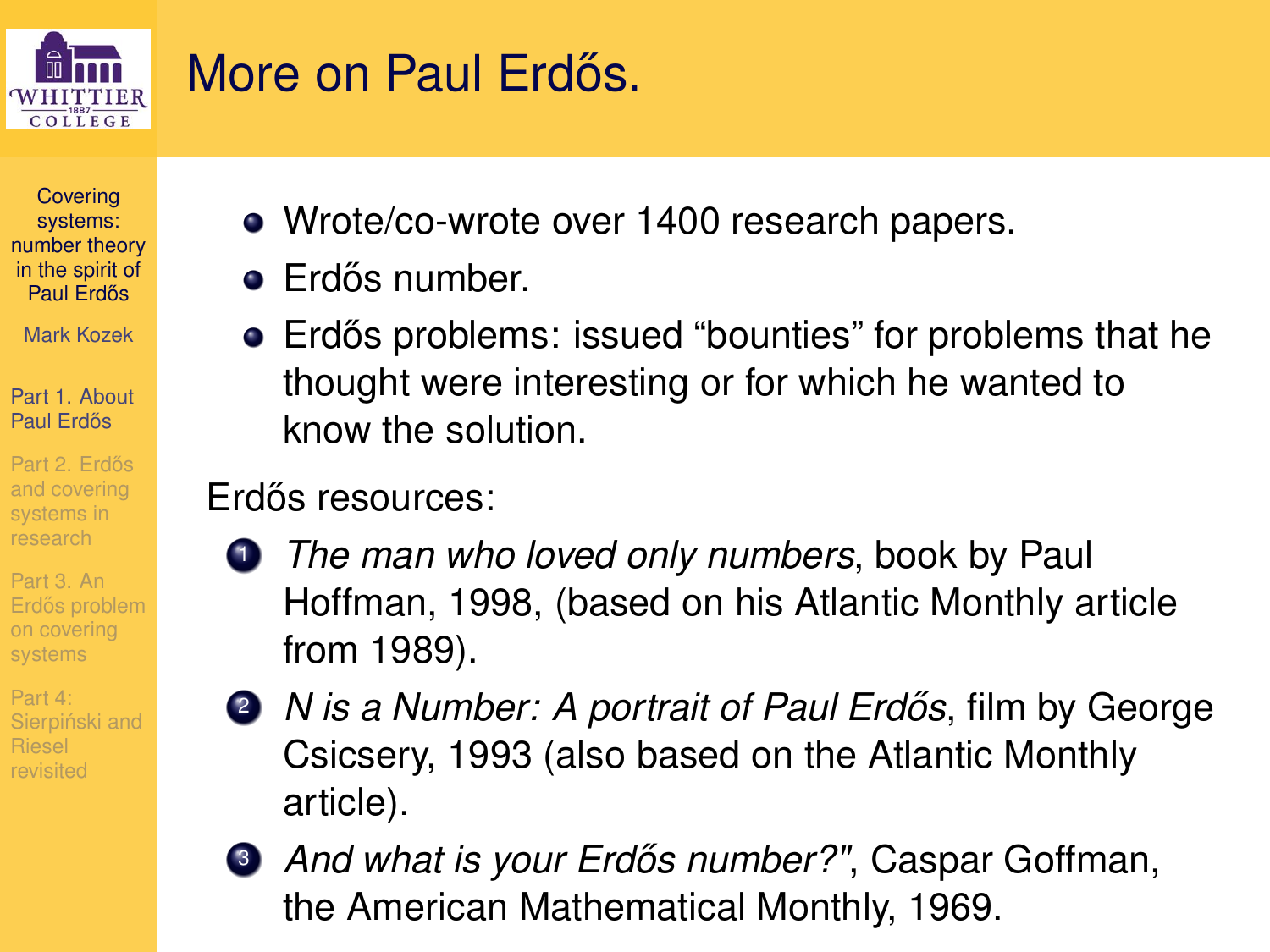

# Erdős and covering systems in research

**Covering** systems: [number theory](#page-0-0) in the spirit of Paul Erdős

Mark Kozek

[Part 1. About](#page-1-0) Paul Erdős

Part 2. Erdős and covering systems in research

Part 3. An Erdős problem on covering systems

<span id="page-3-0"></span>Part 4: Sierpiński and

#### **Question: (de Polignac, 1849)**

Is it the case that every sufficiently large odd integer  $> 1$  can be written as the sum of a prime number and a power of 2?

- Some small counter examples include: 127, 905.
- (Romanoff) A positive proportion of the integers may be expressed this way.
- (van der Corput) The exceptions form a set of positive density.
- (Erdős) Constructed an arithmetic progression of odd integers not representable in this way.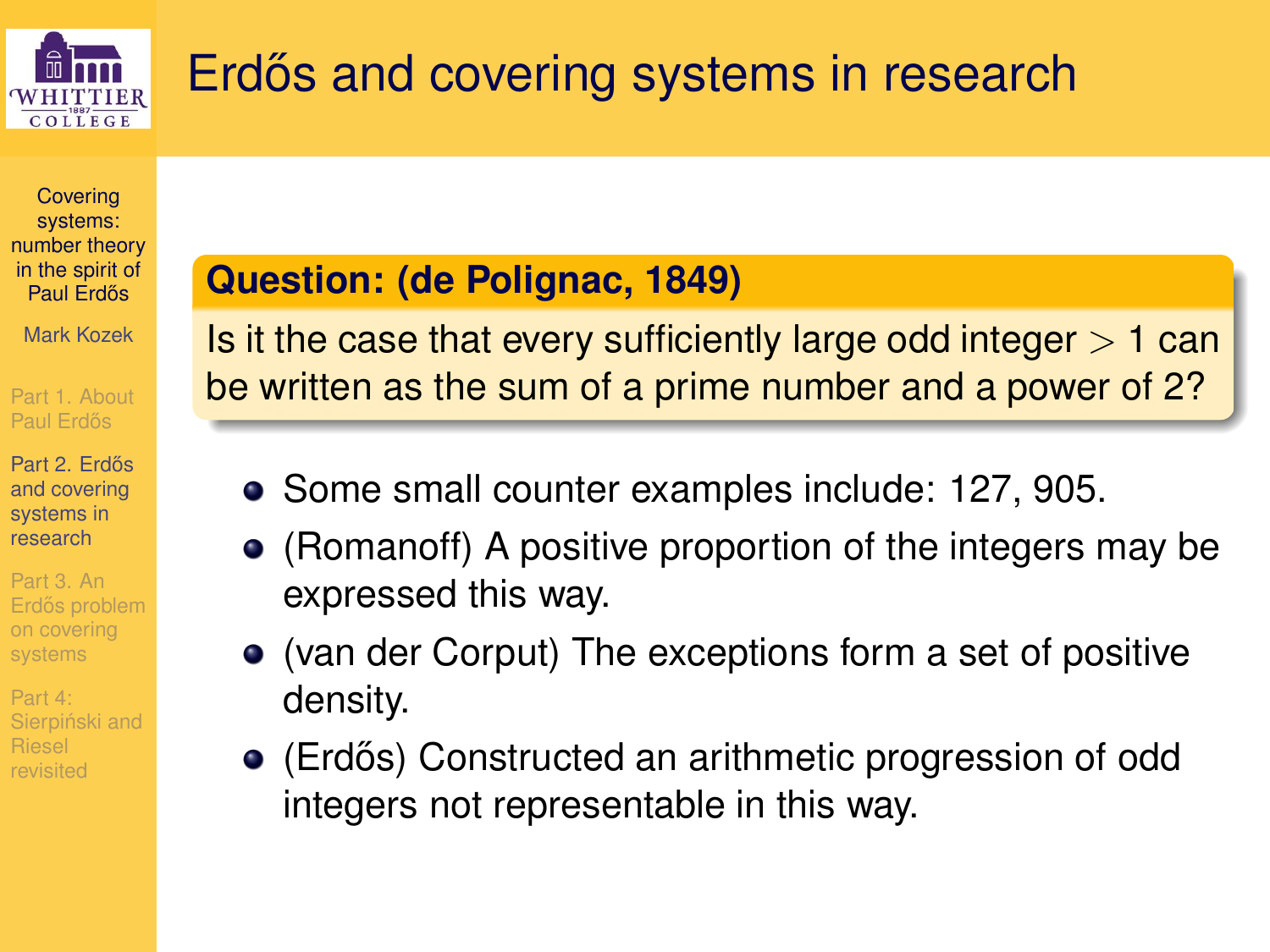

# Background: (from Number Theory 101)

**Covering** systems: [number theory](#page-0-0) in the spirit of Paul Erdős

Mark Kozek

[Part 1. About](#page-1-0) Paul Erdős

Part 2. Erdős and covering systems in research

Part 3. An Erdős problem systems

Part 4: Sierpiński and

#### **Def.: Congruent**

The integers *a* and *b* are *congruent* modulo the natural number *n* > 1 if there exists an integer, *z* such that

*a* − *b* = *zn*.

If so, we write

 $a \equiv b \pmod{n}$ .

For example,

 $77 \equiv 7$  (mod 10)  $500 \equiv 1700$  (mod 1200)  $3 \equiv 58 \pmod{5}$  $143 \equiv 0$  (mod 11).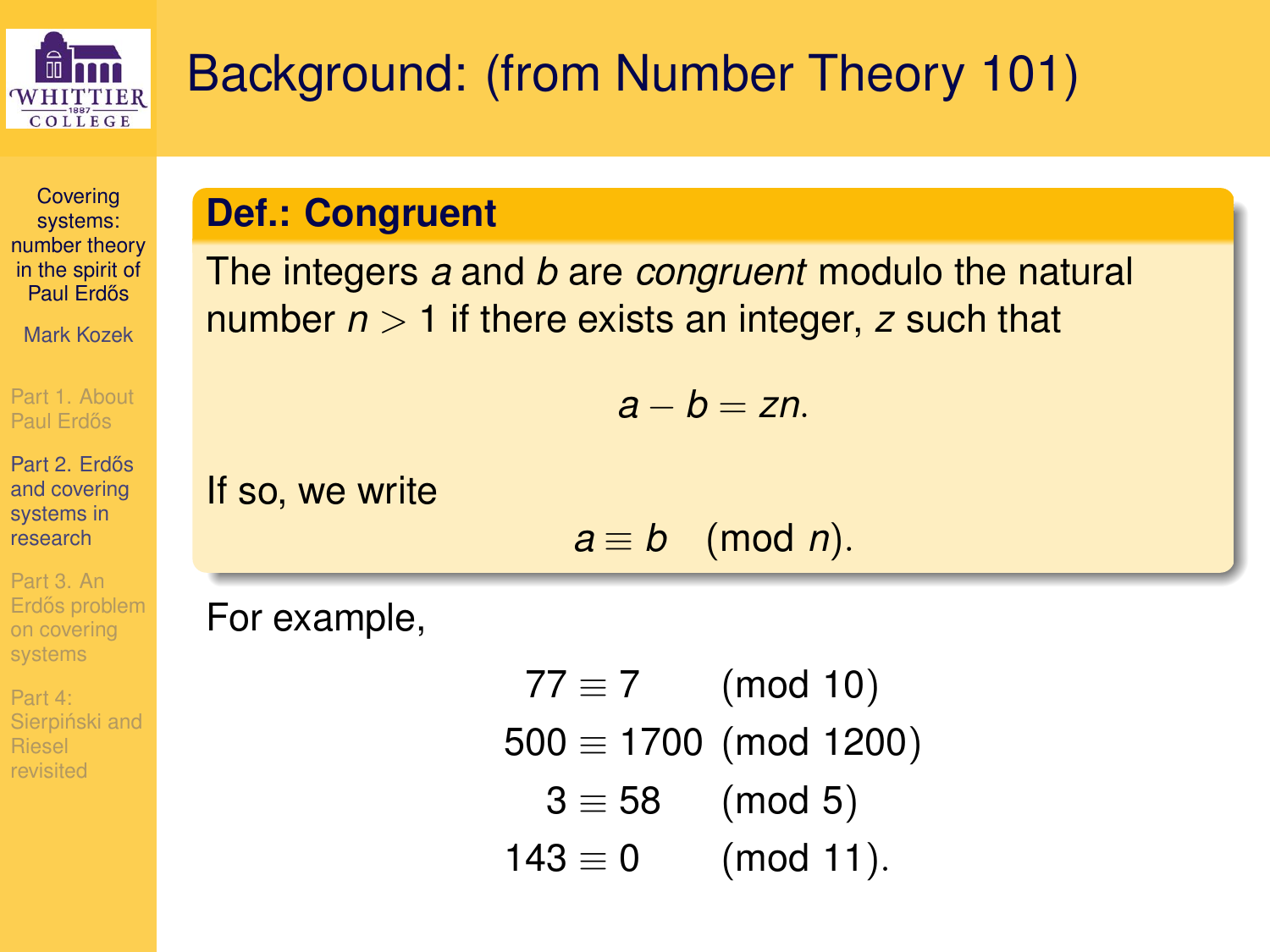

# Background: (from Number Theory 101)

**Covering** systems: [number theory](#page-0-0) in the spirit of Paul Erdős

Mark Kozek

[Part 1. About](#page-1-0) Paul Erdős

Part 2. Erdős and covering systems in research

Part 3. An Erdős problem on covering systems

Part 4: Sierpiński and revisited

#### **Def.: Covering system**

A *covering system* or covering, for short, is a finite system of congruences

$$
n \equiv a_i \pmod{m_i}, \quad 1 < i \leq t,
$$

such that every integer satisfies at least one of the congruences.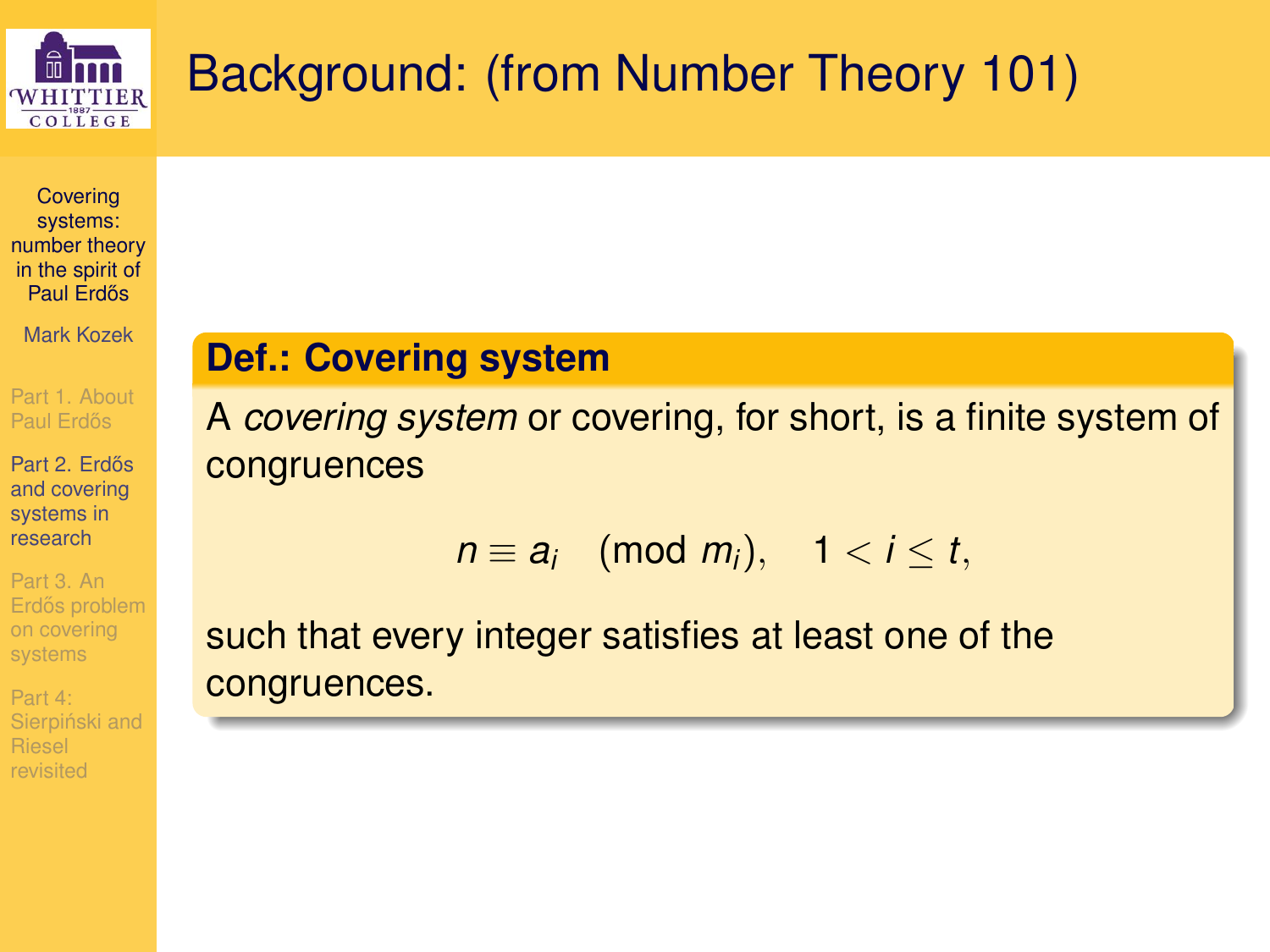

## Example of a covering.

**Covering** systems: [number theory](#page-0-0) in the spirit of Paul Erdős

Mark Kozek

[Part 1. About](#page-1-0) Paul Erdős

Part 2. Erdős and covering systems in research

Part 3. An Erdős problem on covering systems

Part 4: Sierpiński and revisited

#### For example, the congruences

 $n \equiv 0 \pmod{2}$  $n \equiv 1 \pmod{3}$  $n \equiv 3 \pmod{4}$  $n \equiv 5 \pmod{6}$ *n* ≡ 9 (mod 12)

form a covering of the integers.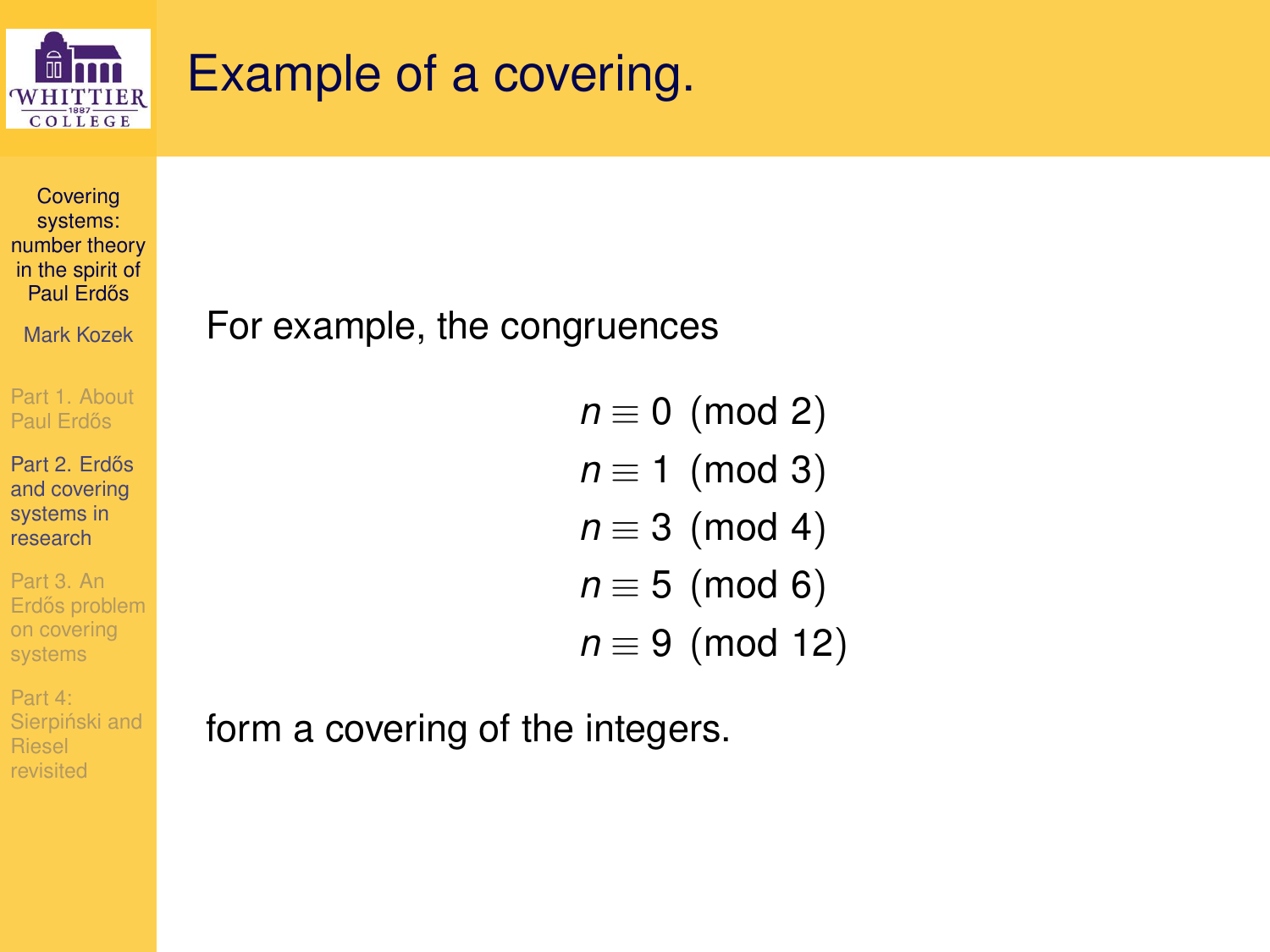

## More background.

**Covering** systems: [number theory](#page-0-0) in the spirit of Paul Erdős

Mark Kozek

[Part 1. About](#page-1-0) Paul Erdős

Part 2. Erdős and covering systems in research

Part 3. An on covering systems

Part 4: Sierpiński and

#### **Def.: Chinese Remainder Theorem**

A system of congruences has a unique solution if the moduli are pairwise relatively prime.

For example: Can we solve for x in the following system?

 $x = 3$  mod 9  $x \equiv 5 \mod 10$  $x \equiv 2 \mod 11$ 

Yes, because {9,10,11} are pair-wise, relatively prime. We get:

$$
x \equiv 255 \mod 990
$$

(Note:  $990 = 9 \times 10 \times 11$ )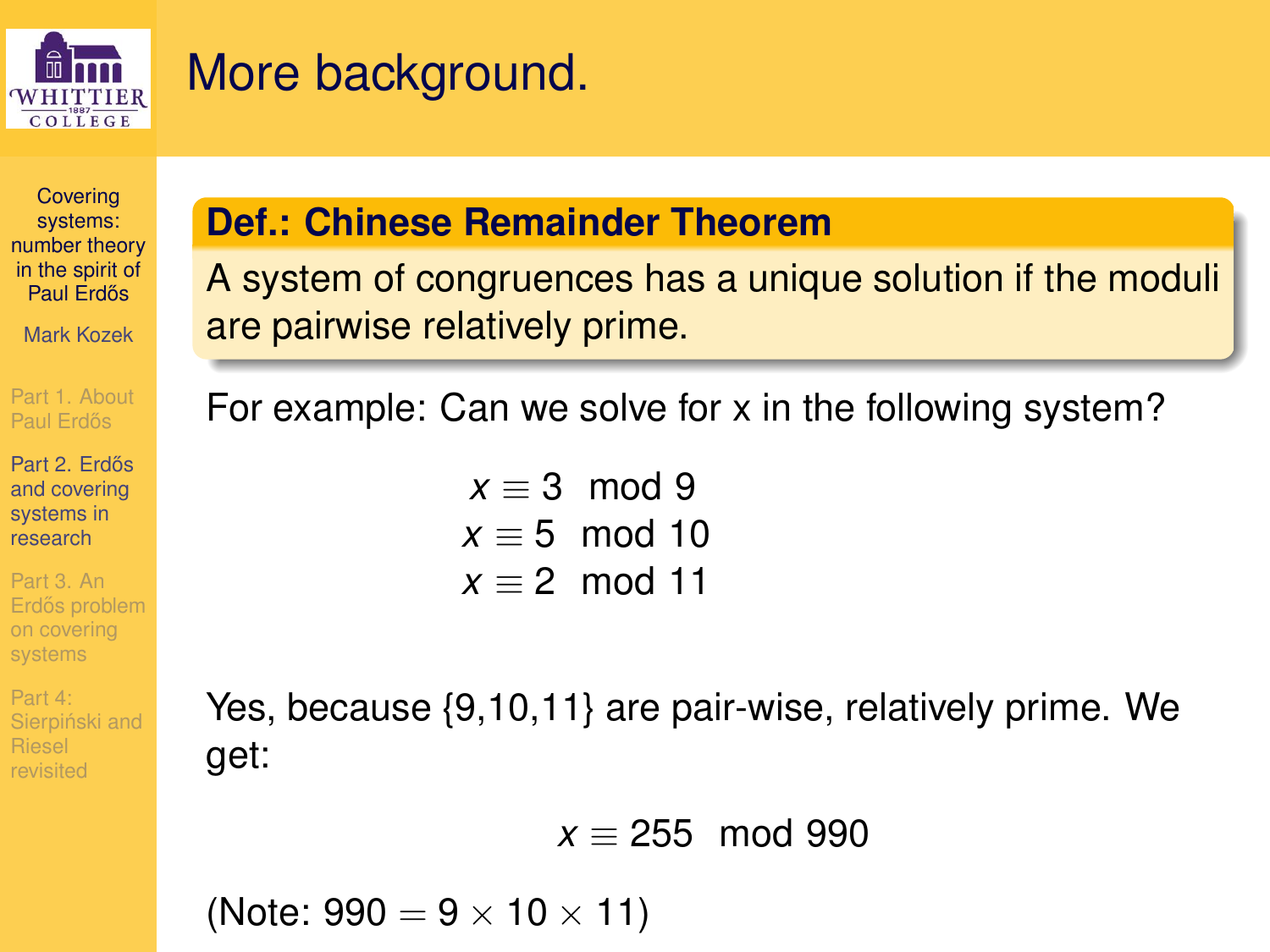

## Back to de Polignac's question.

**Covering** systems: [number theory](#page-0-0) in the spirit of Paul Erdős

Mark Kozek

[Part 1. About](#page-1-0) Paul Erdős

Part 2. Erdős and covering systems in research

Part 3. An on covering systems

Part 4: Sierpiński and

#### **Question: (de Polignac, 1849)**

Is it the case that every sufficiently large odd integer  $> 1$  can be written as the sum of a prime number and a power of 2?

• de Polignac asked about odd numbers of the form

$$
x=p+2^n.
$$

• Erdős instead thought about writing primes in the form

$$
p=x-2^n,
$$

and changed the question to:

#### $Question'$ : (Erdős)

Is it possible to find an integer  $x$  such that  $x - 2^n$  is not prime for all (non-negative) integers *n*?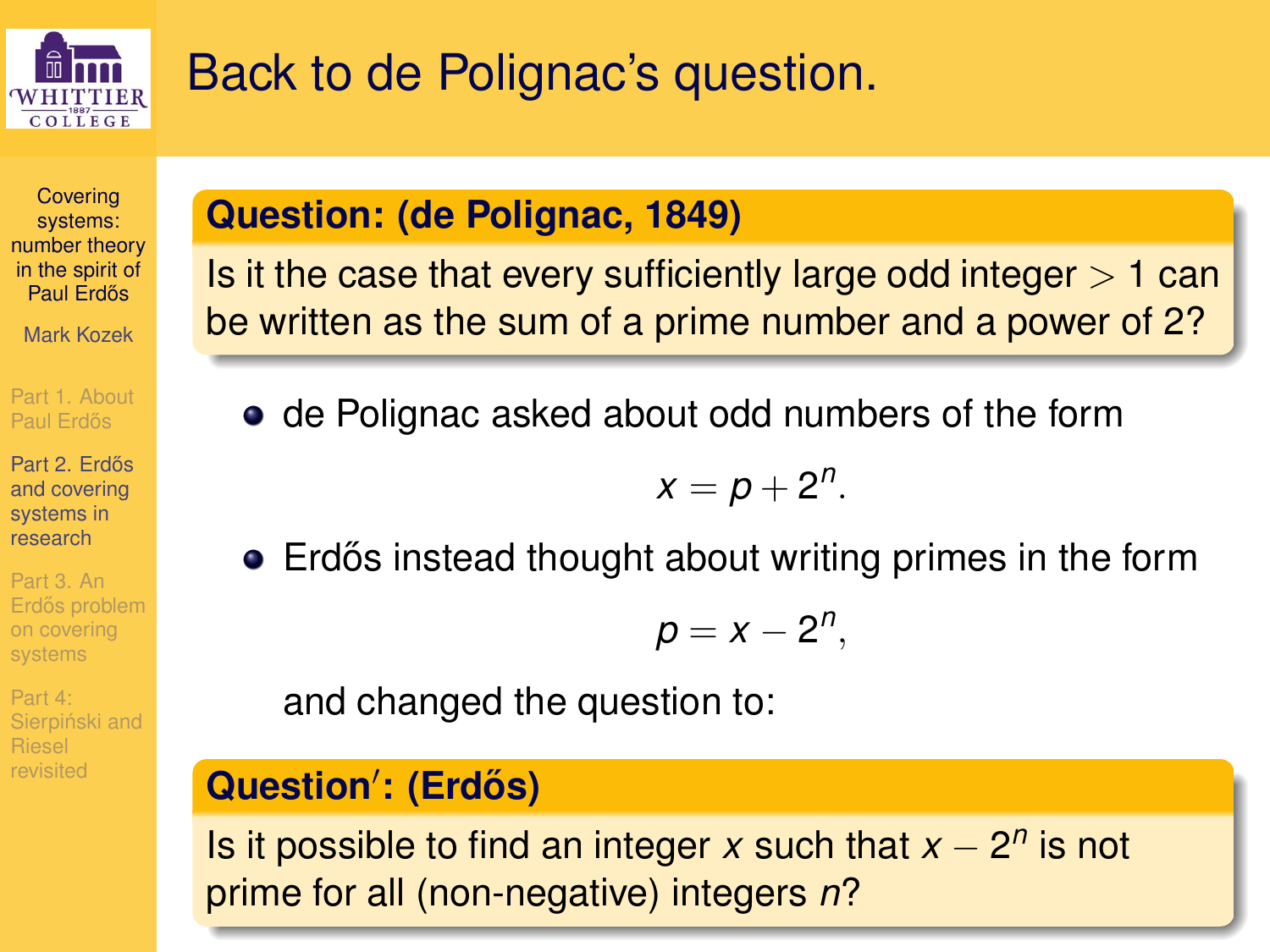

**Covering** systems: [number theory](#page-0-0) in the spirit of Paul Erdős

Mark Kozek

[Part 1. About](#page-1-0) Paul Erdős

Part 2. Erdős and covering systems in research

Part 3. An Erdős problem on covering systems

Part 4: Sierpiński and revisited

This led to the "sub-question": For which *n* and for which *x* would  $x - 2^n$  be divisible by 3?

$$
\Leftrightarrow x - 2^n = 3z \Leftrightarrow x - 2^n \equiv 0 \pmod{3} \Leftrightarrow x \equiv 2^n \pmod{3}
$$

Let us take powers of 2 (mod 3)

$$
20 \equiv 1 \pmod{3}21 \equiv 2 \pmod{3}22 \equiv 4 \equiv 1 \pmod{3}23 \equiv 8 \equiv 2 \pmod{3}
$$

We see that:

- $2^n \not\equiv 0 \pmod{3}$ .
- For even powers of 2,  $2^n \equiv 1 \pmod{3}$ .
- For odd powers of 2,  $2^n \equiv 2 \pmod{3}$ .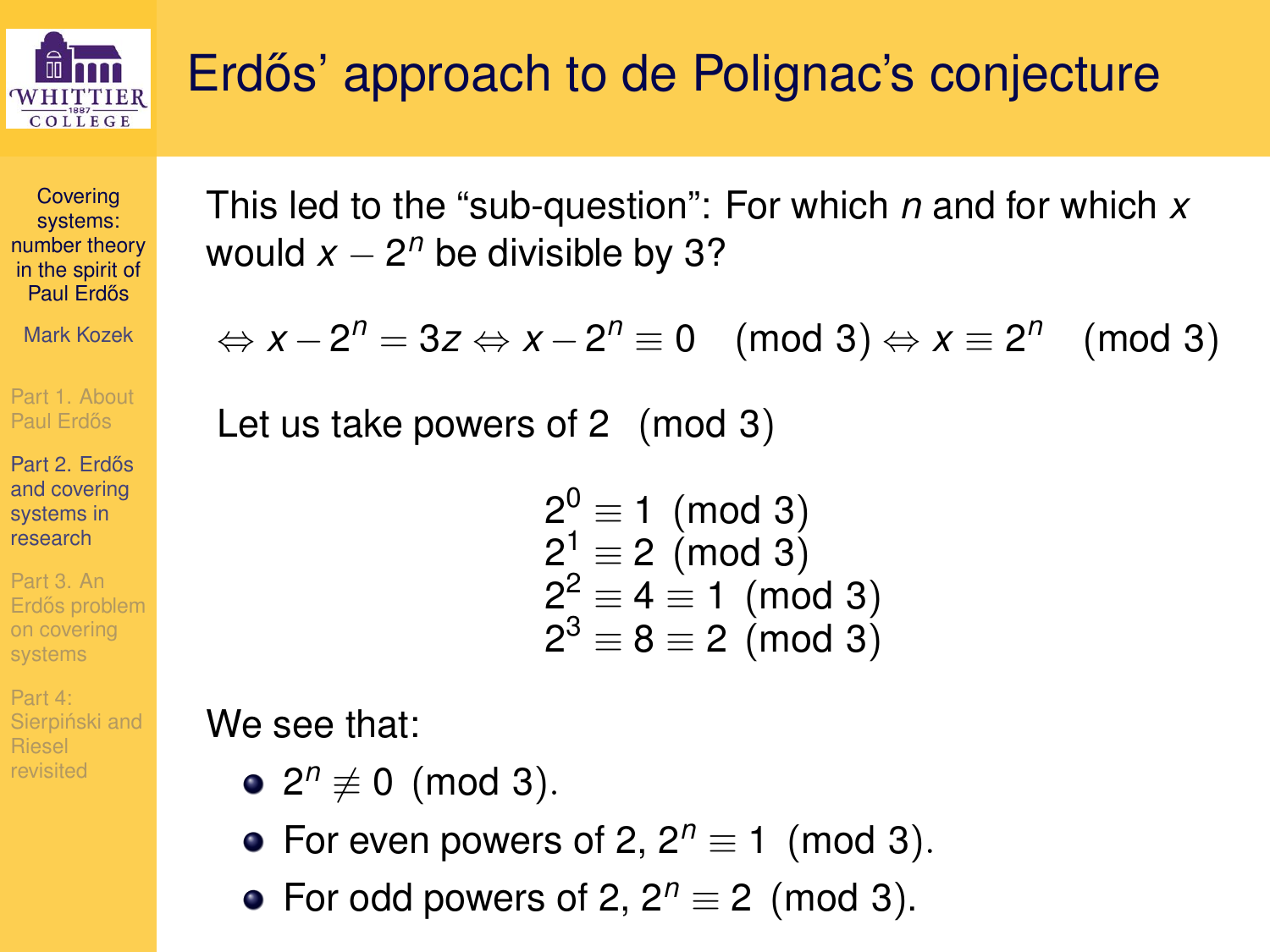

**Covering** systems: [number theory](#page-0-0) in the spirit of Paul Erdős

Mark Kozek

[Part 1. About](#page-1-0) Paul Erdős

Part 2. Erdős and covering systems in research

Part 3. An Erdős problem on covering systems

Part 4: Sierpiński and This led to the "sub-question": For which *n* and for which *x* would  $x - 2^n$  be divisible by 3?

We have that if,

 $n \equiv 0 \pmod{2}$  (even) and  $x \equiv 1 \pmod{3}$  then  $x - 2^n$  is divisible by 3.

OR

 $n \equiv 1 \pmod{2}$  (odd) and  $x \equiv 2 \pmod{3}$  then  $x - 2^n$  is divisible by 3.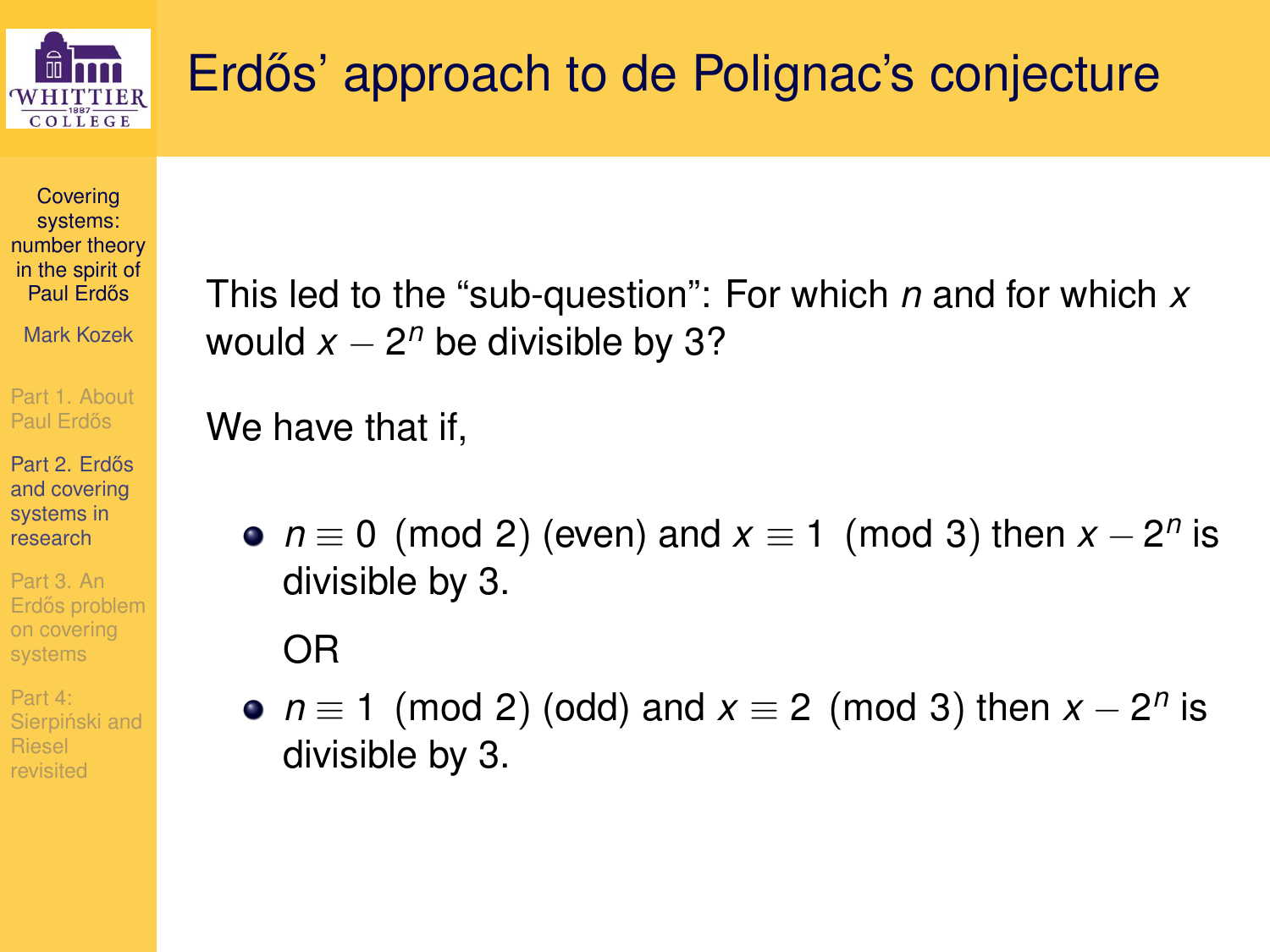

**Covering** systems: [number theory](#page-0-0) in the spirit of Paul Erdős

Mark Kozek

[Part 1. About](#page-1-0) Paul Erdős

Part 2. Erdős and covering systems in research

Part 3. An Erdős problem systems

Part 4: Sierpiński and

Erdős' strategy was to continue along these lines and try to find conditions on  $n$  and on  $x$  that would ensure that  $x - 2^n$ would be divisible by primes from a given set (that would include 3).

He found the following relations:

- $n \equiv 0 \pmod{2}$  and  $x \equiv 1 \pmod{3} \Rightarrow 3|x 2^n$
- $n \equiv 0 \pmod{3}$  and  $x \equiv 1 \pmod{7} \Rightarrow 7|x 2^n$
- $n \equiv 1 \pmod{4}$  and  $x \equiv 2 \pmod{5} \Rightarrow 5 | x 2^n$
- $n \equiv 3 \pmod{8}$  and  $x \equiv 8 \pmod{17} \Rightarrow 17|x 2^n$
- *n* ≡ 7 (mod 12) and  $x \equiv 11 \pmod{13} \Rightarrow 13|x 2^n$
- *n* ≡ 23 (mod 4) and *x* ≡ 121 (mod 241)  $\Rightarrow$  241|*x* − 2<sup>*n*</sup>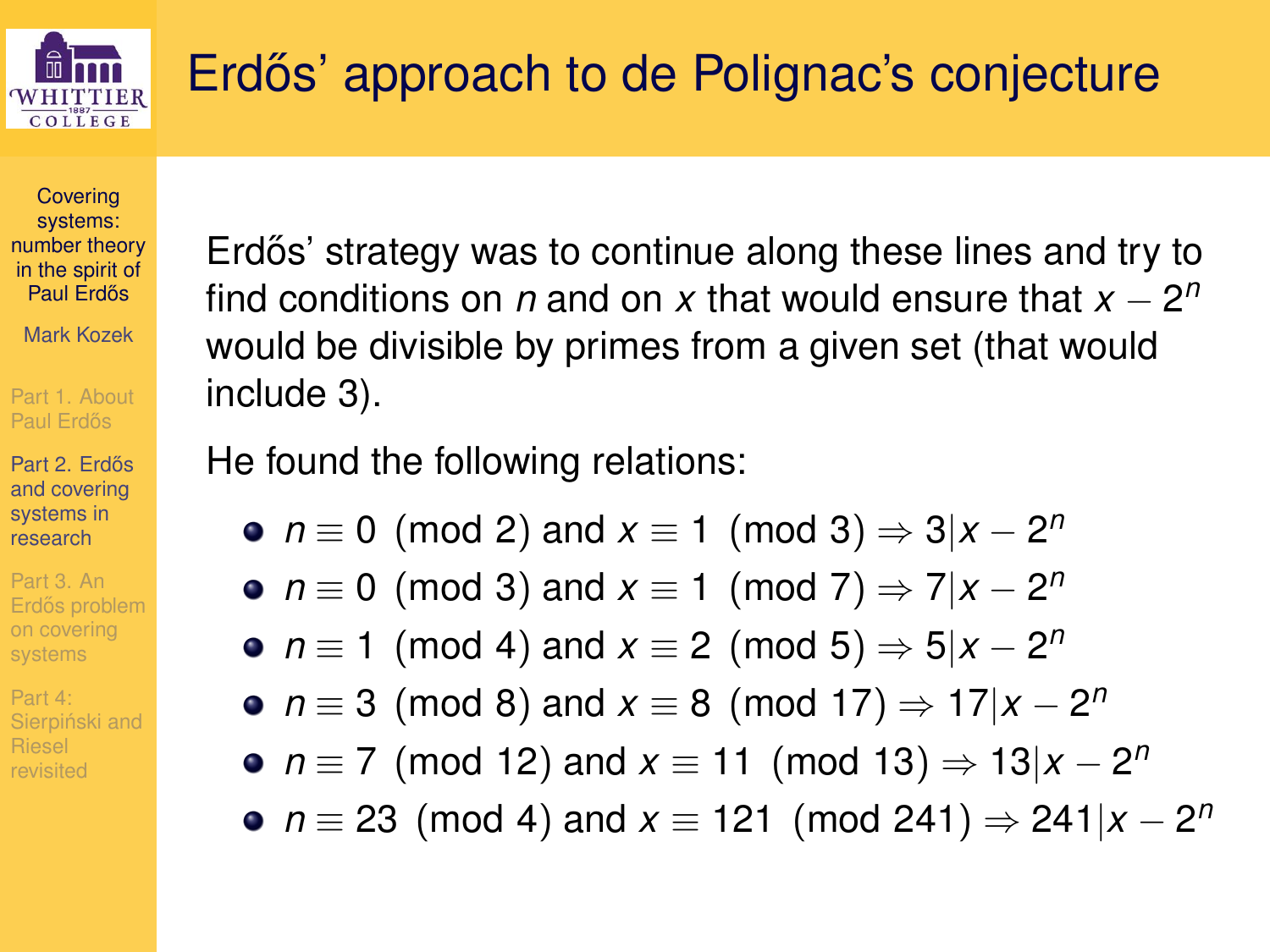

**Covering** systems: [number theory](#page-0-0) in the spirit of Paul Erdős

Mark Kozek

[Part 1. About](#page-1-0) Paul Erdős

Part 2. Erdős and covering systems in research

Part 3. An Erdős problem on covering systems

Part 4: Sierpiński and

- $n \equiv 0 \pmod{2}$  and  $x \equiv 1 \pmod{3} \Rightarrow 3|x 2^n$
- $n \equiv 0 \pmod{3}$  and  $x \equiv 1 \pmod{7} \Rightarrow 7 | x 2^n$
- $n \equiv 1 \pmod{4}$  and  $x \equiv 2 \pmod{5} \Rightarrow 5 | x 2^n$
- $n \equiv 3 \pmod{8}$  and  $x \equiv 8 \pmod{17} \Rightarrow 17|x 2^n$
- *n* ≡ 7 (mod 12) and *x* ≡ 11 (mod 13)  $\Rightarrow$  13|*x* − 2<sup>*n*</sup>
- *n* ≡ 23 (mod 24) and *x* ≡ 121 (mod 241) ⇒ 241|*x* − 2 *n*

We observe that the set of congruences describing *n* form a covering system.

We observe that the set of congruences describing *x* can be combined solved using Chinese Remainder Theorem.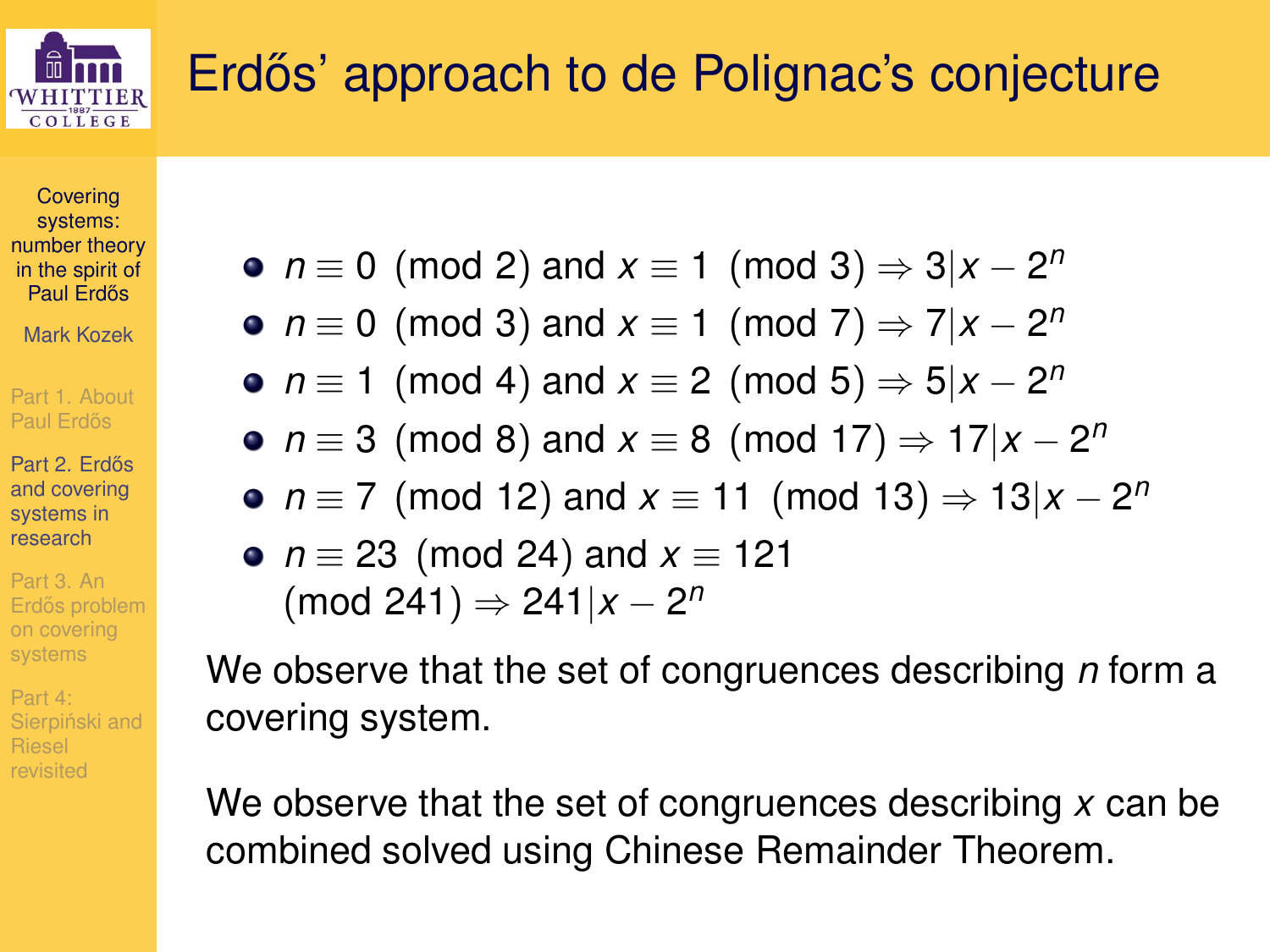

## Erdős' arithmetic progression of counterexamples

**Covering** systems: [number theory](#page-0-0) in the spirit of Paul Erdős

Mark Kozek

[Part 1. About](#page-1-0) Paul Erdős

Part 2. Erdős and covering systems in research

Part 3. An Erdős problem on covering systems

Part 4: Sierpiński and By the Chinese Remainder Theorem, we get

*x* ≡ 7629217 (mod 11184810),

where

 $11184810 = 2 \cdot 3 \cdot 5 \cdot 7 \cdot 13 \cdot 17 \cdot 241$ 

This gives us the Erdős' arithmetic progression of counterexamples to de Polignac's conjecture.

 $k = 7629217 \pm 11184810z$ , for  $z \in \mathbb{Z}$ .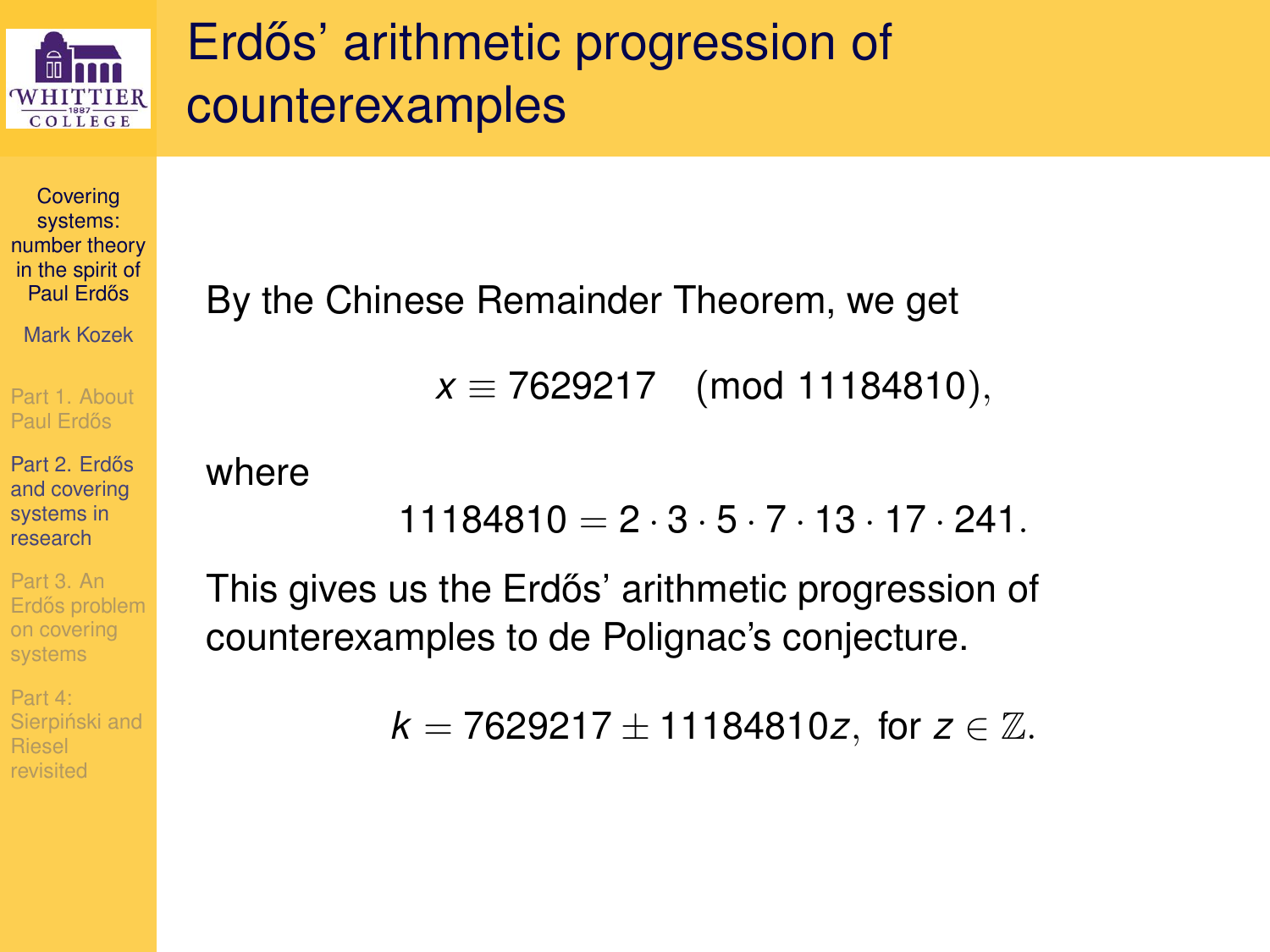

## Erdős' arithmetic progression of counterexamples

**Covering** systems: [number theory](#page-0-0) in the spirit of Paul Erdős

Mark Kozek

[Part 1. About](#page-1-0) Paul Erdős

Part 2. Erdős and covering systems in research

Part 3. An Erdős problem on covering systems

Part 4: Sierpiński and revisited

There exists an arithmetic progression of odd integers *x*, that simultaneously satisfy the system of congruences

| X |          |     | (mod 3)   |
|---|----------|-----|-----------|
| X | $=$      | 1   | (mod 7)   |
| x | $\equiv$ | 2   | (mod 5)   |
| x | $=$      | 8   | (mod 17)  |
| x | =        | 11  | (mod 13)  |
| X | $\equiv$ | 121 | (mod 241) |
|   |          |     | (mod 2),  |

such that *x* − 2<sup>n</sup> is composite (not prime) for all non-negative integers *n* because *x* − 2 *<sup>n</sup>* will be divisible by at least one of the primes from the set  $\{3, 5, 7, 13, 17, 241\}$ .  $\Box$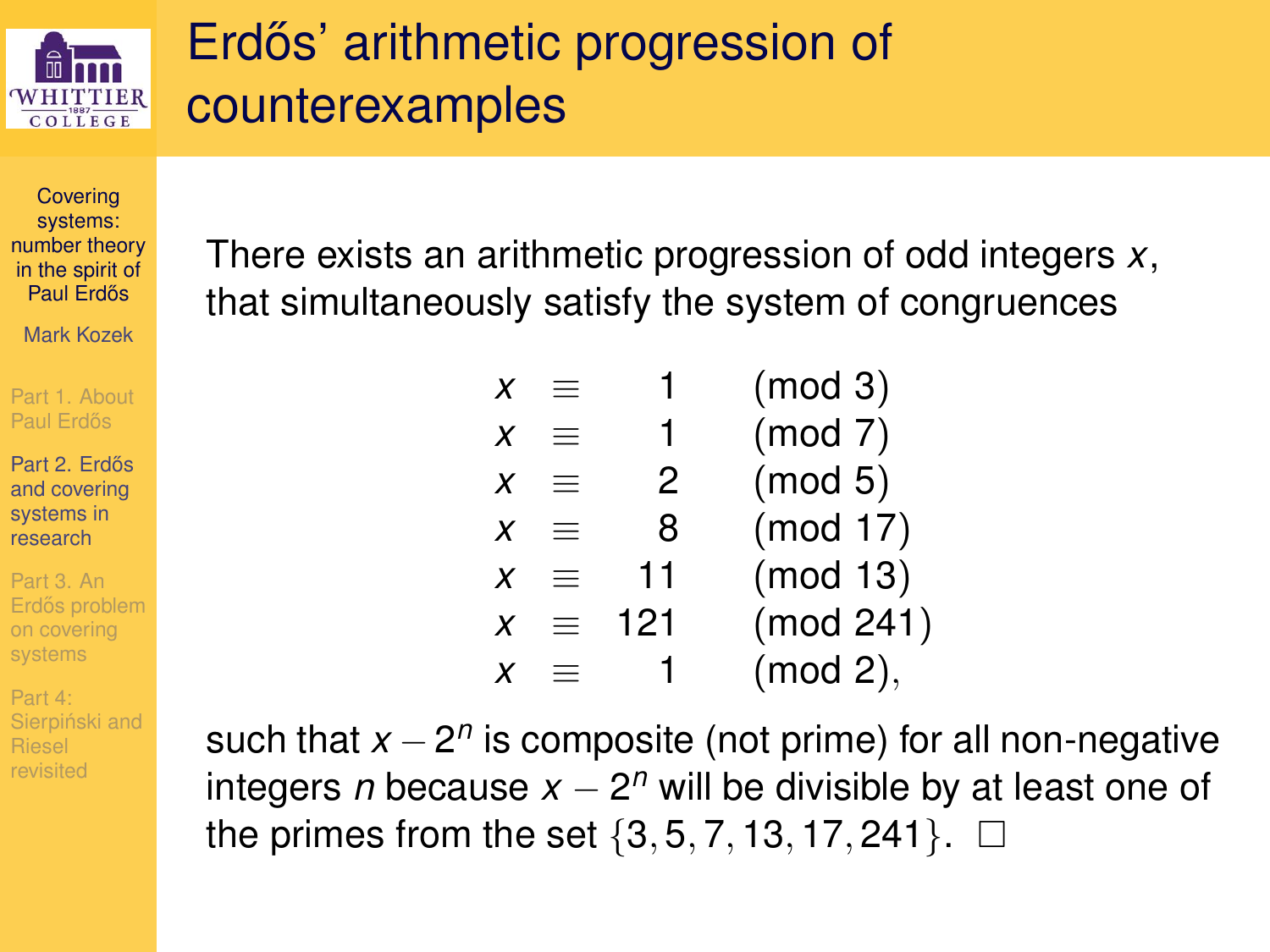

## **Question:** What next?

**Covering** systems: [number theory](#page-0-0) in the spirit of Paul Erdős

Mark Kozek

[Part 1. About](#page-1-0) Paul Erdős

Part 2. Erdős and covering systems in research

Part 3. An Erdős problem on covering systems

Part 4: Sierpiński and revisited

**Answer:** We try to generalize.

Recall, Erdős constructed an arithmetic progression of odd integers  $x$  such that  $x - 2^n$  was composite for all non-negative integers *n*.

#### **Def.: Sierpinski number ´**

A *Sierpinski number ´* is a positive odd integer *k* with the property that  $k \cdot 2^n + 1$  is composite for all positive integers *n*.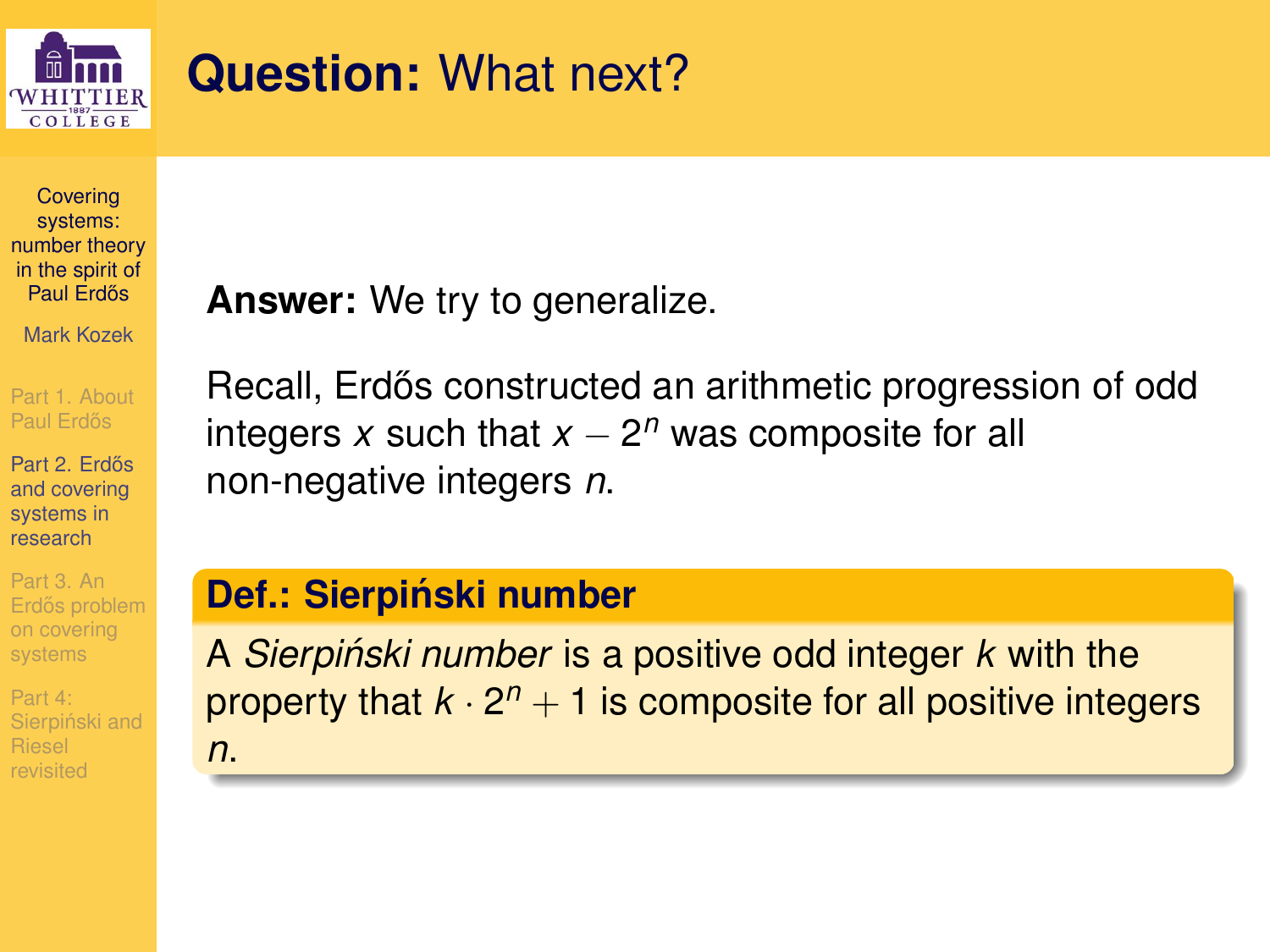

## Sierpiński numbers

**Covering** systems: [number theory](#page-0-0) in the spirit of Paul Erdős

Mark Kozek

[Part 1. About](#page-1-0) Paul Erdős

Part 2. Erdős and covering systems in research

Part 3. An Erdős problem on covering systems

Part 4: Sierpiński and revisited

#### **Def.: Sierpinski number ´**

A *Sierpinski number ´* is a positive odd integer *k* with the property that  $k \cdot 2^n + 1$  is composite for all positive integers *n*.

Sierpiński (1960) observed the following implications:

 $n \equiv 1 \pmod{2}$ ,  $k \equiv 1 \pmod{3}$ <br> $n \equiv 2 \pmod{4}$ ,  $k \equiv 1 \pmod{5}$  $\implies k \cdot 2^n + 1 \equiv 0 \pmod{3}$  $n \equiv 2 \pmod{4}$ , *n* ≡ 4 (mod 8).  $\implies k \cdot 2^n + 1 \equiv 0 \pmod{5}$  $n \equiv 4 \pmod{8}, \quad k \equiv 1 \pmod{17},$ <br> *n*  $\equiv 8 \pmod{16}, \quad k \equiv 1 \pmod{25}$  $\implies k \cdot 2^n + 1 \equiv 0 \pmod{17}$  $n \equiv 8 \pmod{16}$ ,  $k \equiv 1 \pmod{257}$ <br> $n \equiv 16 \pmod{32}$ ,  $k \equiv 1 \pmod{6553}$  $\implies k \cdot 2^n + 1 \equiv 0 \pmod{257}$  $k \equiv 1 \pmod{65537}$ <br> $k \equiv 1 \pmod{641}$  $\implies k \cdot 2^n + 1 \equiv 0 \pmod{65537}$  $n \equiv 32 \pmod{64}, n \equiv 0 \pmod{64}.$  $\implies k \cdot 2^n + 1 \equiv 0 \pmod{641}$  $k \equiv -1 \pmod{6700417}$  $\implies k \cdot 2^n + 1 \equiv 0 \pmod{6700417}$ .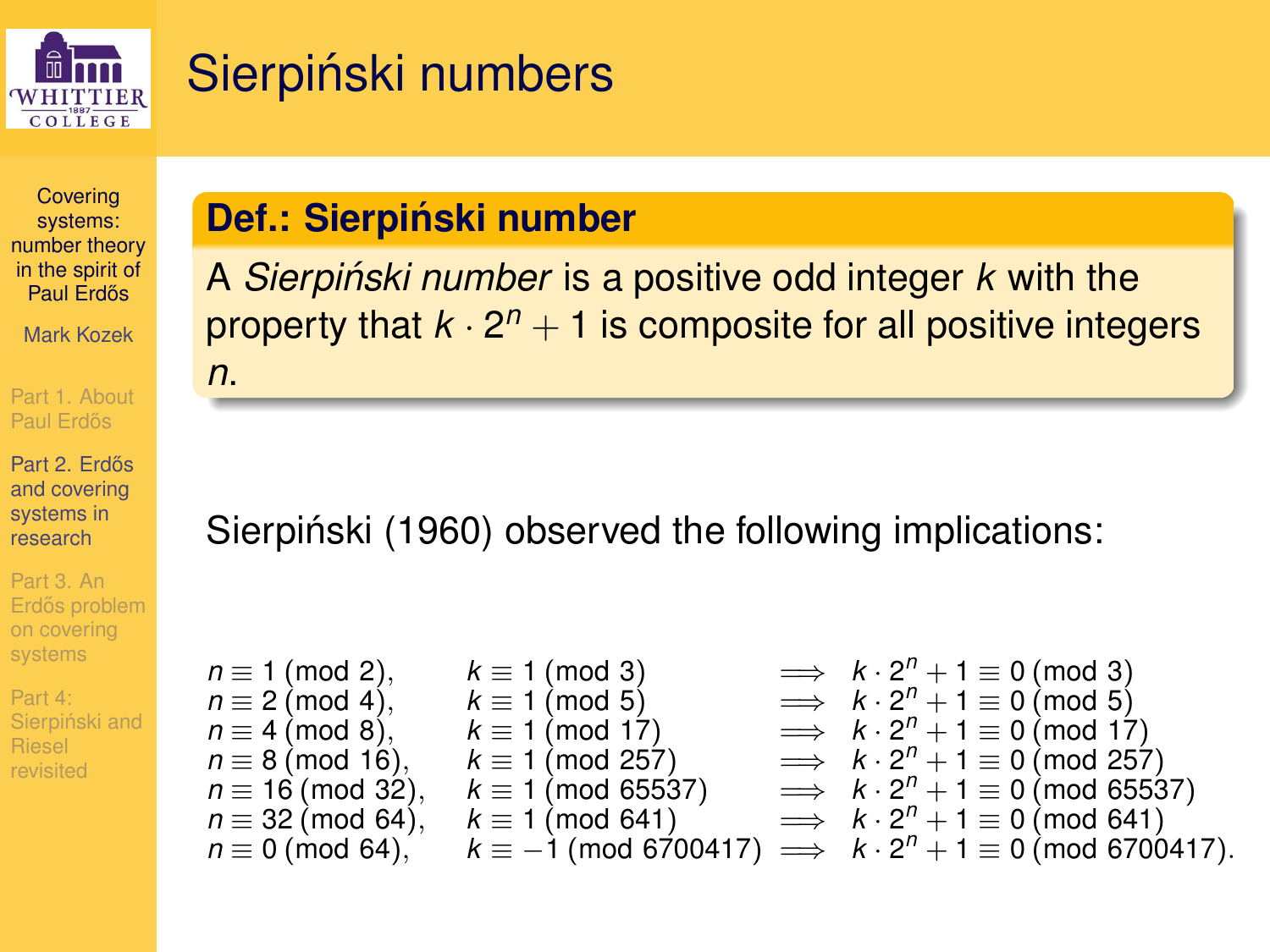

## Sierpiński numbers

**Covering** systems: [number theory](#page-0-0) in the spirit of Paul Erdős

Mark Kozek

[Part 1. About](#page-1-0) Paul Erdős

Part 2. Erdős and covering systems in research

Part 3. An Erdős problem on covering systems

Part 4: Sierpiński and The moduli appearing in the congruences involving *k* are 7 primes, the first (perhaps only) five Fermat primes  $F_n = 2^{2^n} + 1$  for  $0 \le n \le 4$  and the two prime divisors of  $F_5$ .

We add the condition  $k \equiv 1 \pmod{2}$  to ensure that k is odd.

Then the Chinese Remainder Theorem implies that there are infinitely many Sierpiński numbers given by

*k* ≡ 15511380746462593381

(mod 2 · 3 · 5 · 17 · 257 · 65537 · 641 · 6700417).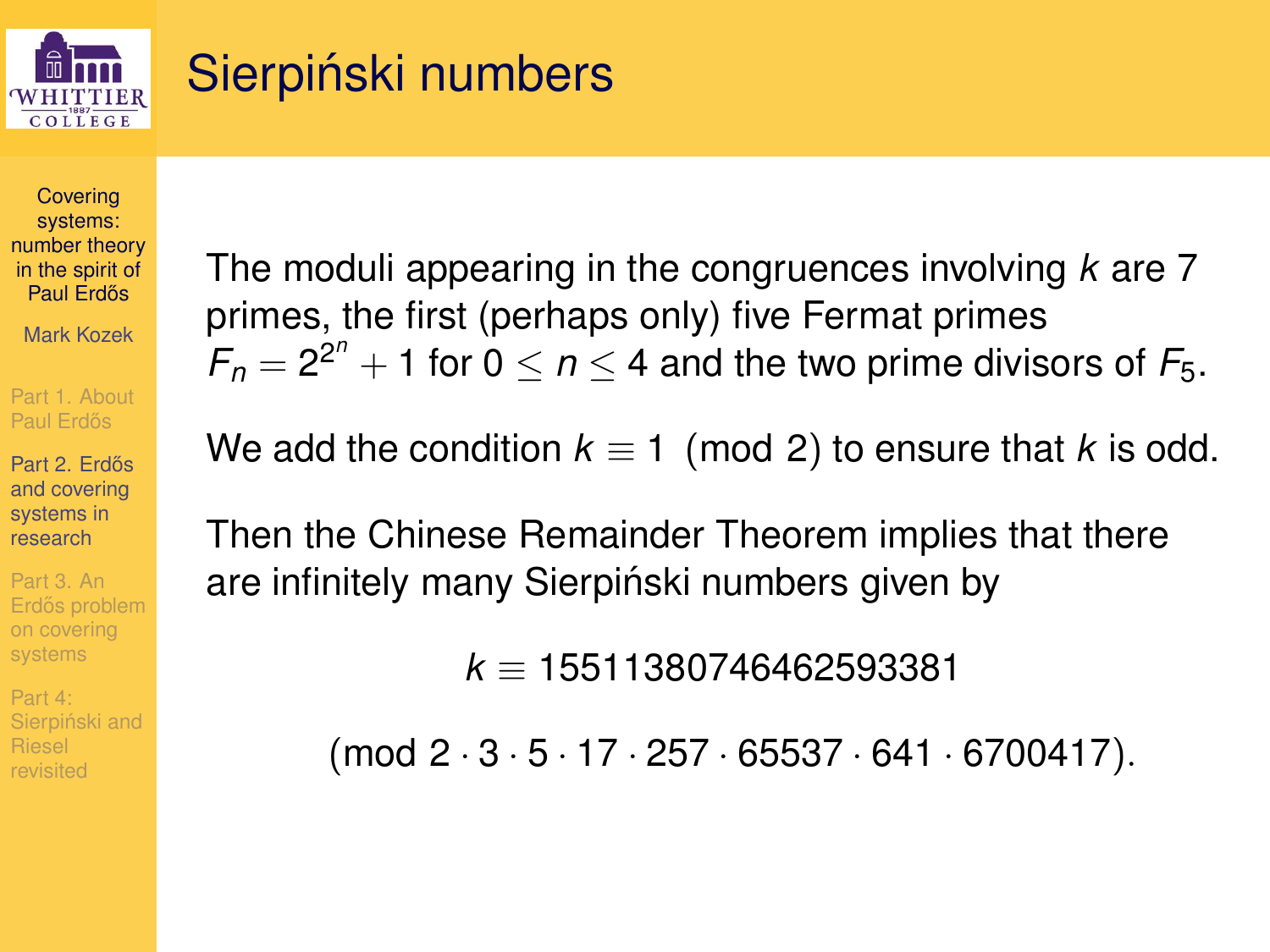

## Smallest Sierpiński number

**Covering** systems: [number theory](#page-0-0) in the spirit of Paul Erdős

Mark Kozek

[Part 1. About](#page-1-0) Paul Erdős

Part 2. Erdős and covering systems in research

Part 3. An Erdős problem on covering systems

Part 4: Sierpiński and

In 1962, Selfridge (unpublished) found what is believed to be the smallest Sierpiński number, namely  $k = 78557$ .

His argument is based on the following implications:

| $n \equiv 0 \pmod{2}$ ,   | $k \equiv 2 \pmod{3}$  | $\implies k \cdot 2^n + 1 \equiv 0 \pmod{3}$                           |
|---------------------------|------------------------|------------------------------------------------------------------------|
| $n \equiv 1 \pmod{4}$ ,   | $k \equiv 2 \pmod{5}$  | $\implies k \cdot 2^n + 1 \equiv 0 \pmod{5}$                           |
| $n \equiv 3 \pmod{9}$ ,   | $k \equiv 9 \pmod{73}$ | $\implies k \cdot 2^n + 1 \equiv 0 \pmod{73}$                          |
| $n \equiv 15 \pmod{18}$ , |                        | $k \equiv 11 \pmod{19} \implies k \cdot 2^{11} + 1 \equiv 0 \pmod{19}$ |
| $n \equiv 27 \pmod{36}$ , |                        | $k \equiv 6 \pmod{37} \implies k \cdot 2^{11} + 1 \equiv 0 \pmod{37}$  |
| $n \equiv 1 \pmod{3}$ ,   |                        | $k \equiv 3 \pmod{7} \implies k \cdot 2^{11} + 1 \equiv 0 \pmod{7}$    |
| $n \equiv 11 \pmod{12}$ , |                        | $k \equiv 11 \pmod{13} \implies k \cdot 2^n + 1 \equiv 0 \pmod{13}$ .  |

There have been attempts to prove that 78557 is the smallest Sierpiński number.

In this regard, the web page

http://www.seventeenorbust.com

contains the current up-to-date information.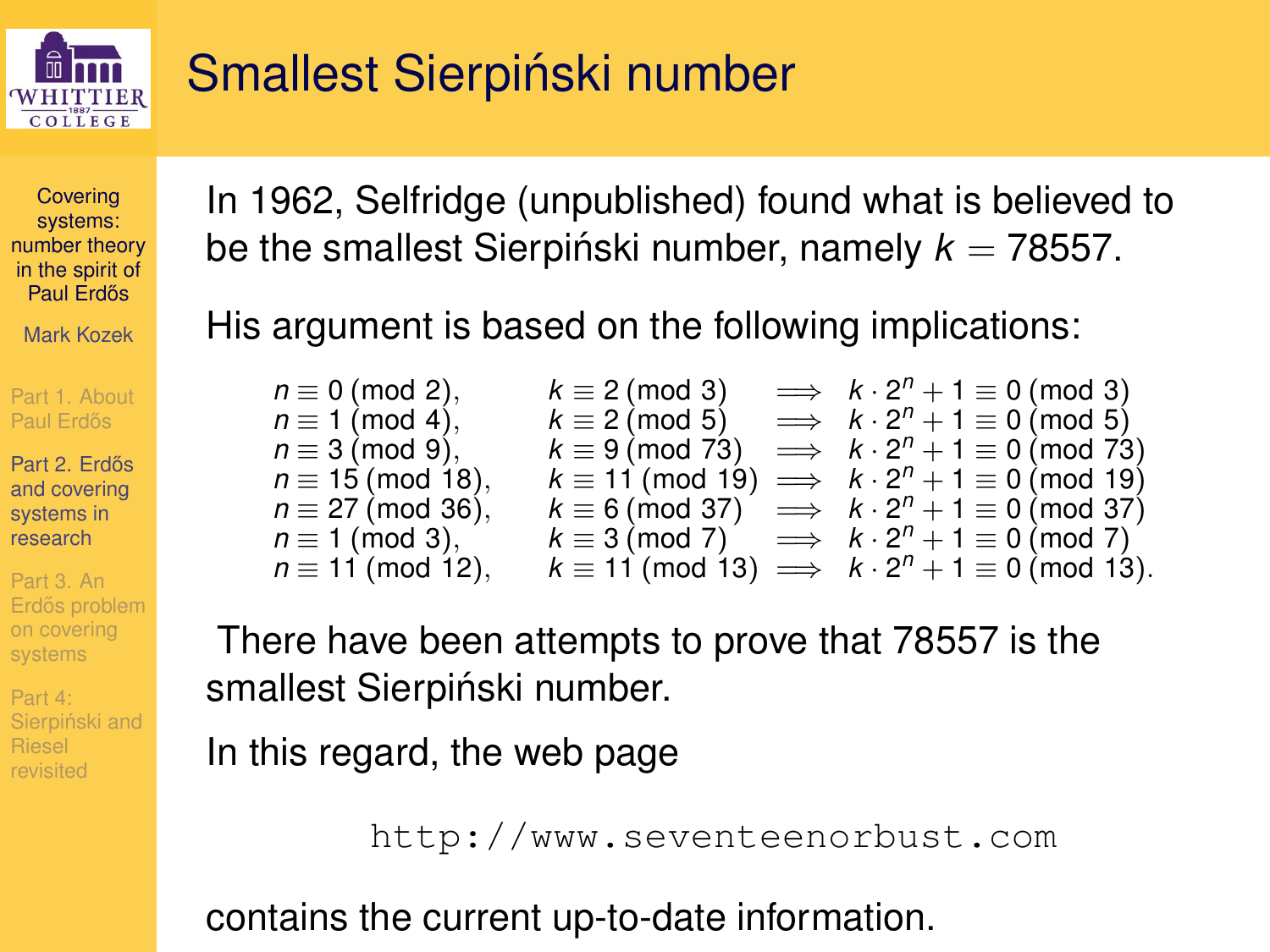

## Smallest Sierpiński number

**Covering** systems: [number theory](#page-0-0) in the spirit of Paul Erdős

Mark Kozek

[Part 1. About](#page-1-0) Paul Erdős

Part 2. Erdős and covering systems in research

Part 3. An Erdős problem on covering systems

Part 4: Sierpiński and As of this writing, there remain 6 values of *k* < 78557 which are unresolved by the Seventeen or Bust project, namely

10223, 21181, 22699, 24737, 55459, 67607.

The most recent value of *k* < 78557 to have been eliminated was 33661, by Sturle Sunde's computer, on October 30, 2007.

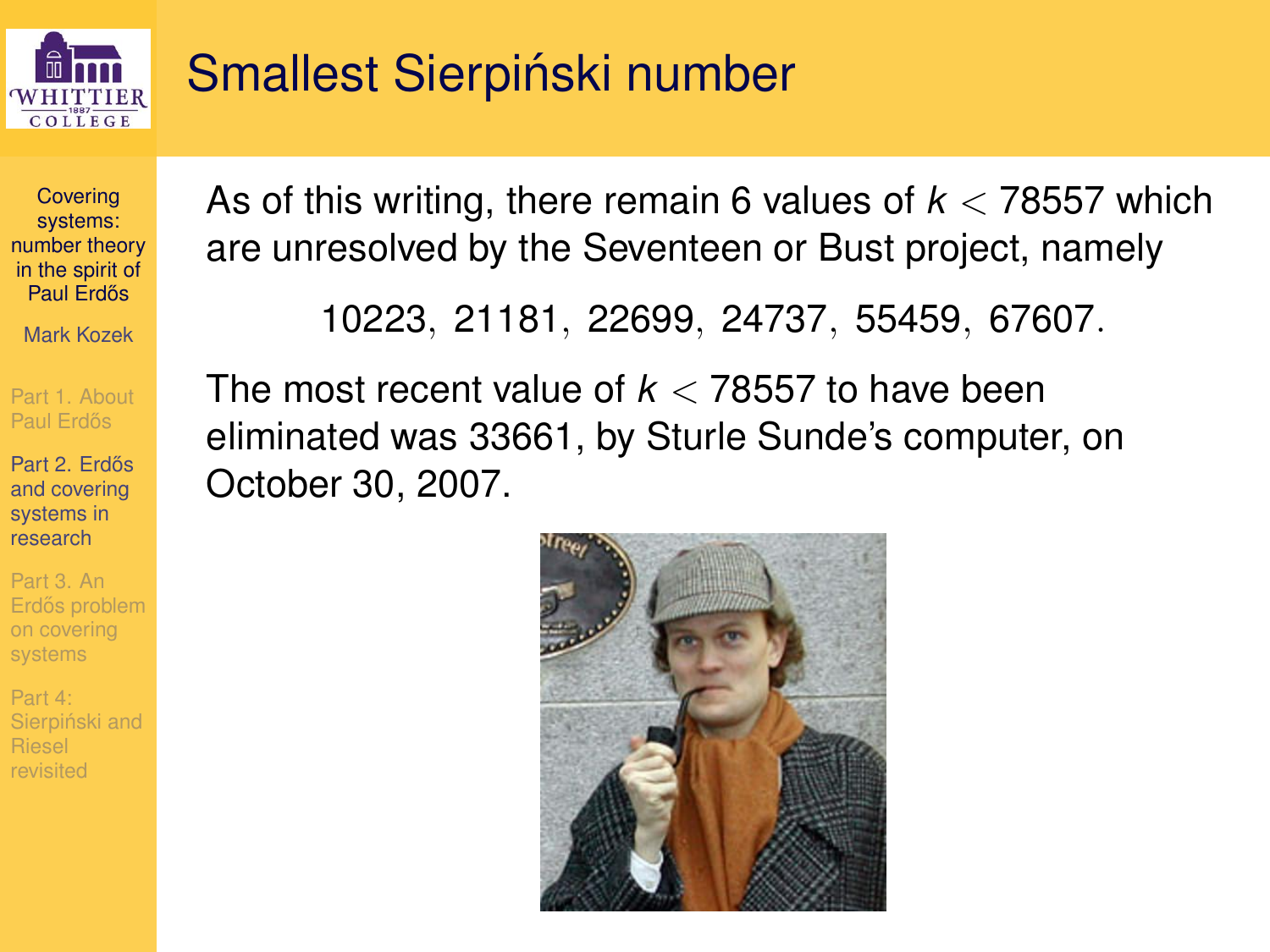

## **Other generalizations.**

**Covering** systems: [number theory](#page-0-0) in the spirit of Paul Erdős

Mark Kozek

[Part 1. About](#page-1-0) Paul Erdős

Part 2. Erdős and covering systems in research

Part 3. An Erdős problem on covering systems

Part 4: Sierpiński and revisited

**Def.: Riesel number**

A *Riesel number* is a positive odd integer *k* with the property that *k* ⋅ 2<sup>n</sup> − 1 is composite for all positive integers *n*.

The smallest known Riesel number is 509203, due to Riesel (1956).

There have been attempts to prove that 509203 is the smallest Riesel number.

http://www.prothsearch.net/rieselprob.html

As of this writing there remain 64 unresolved candidates, of these 2293 is the smallest.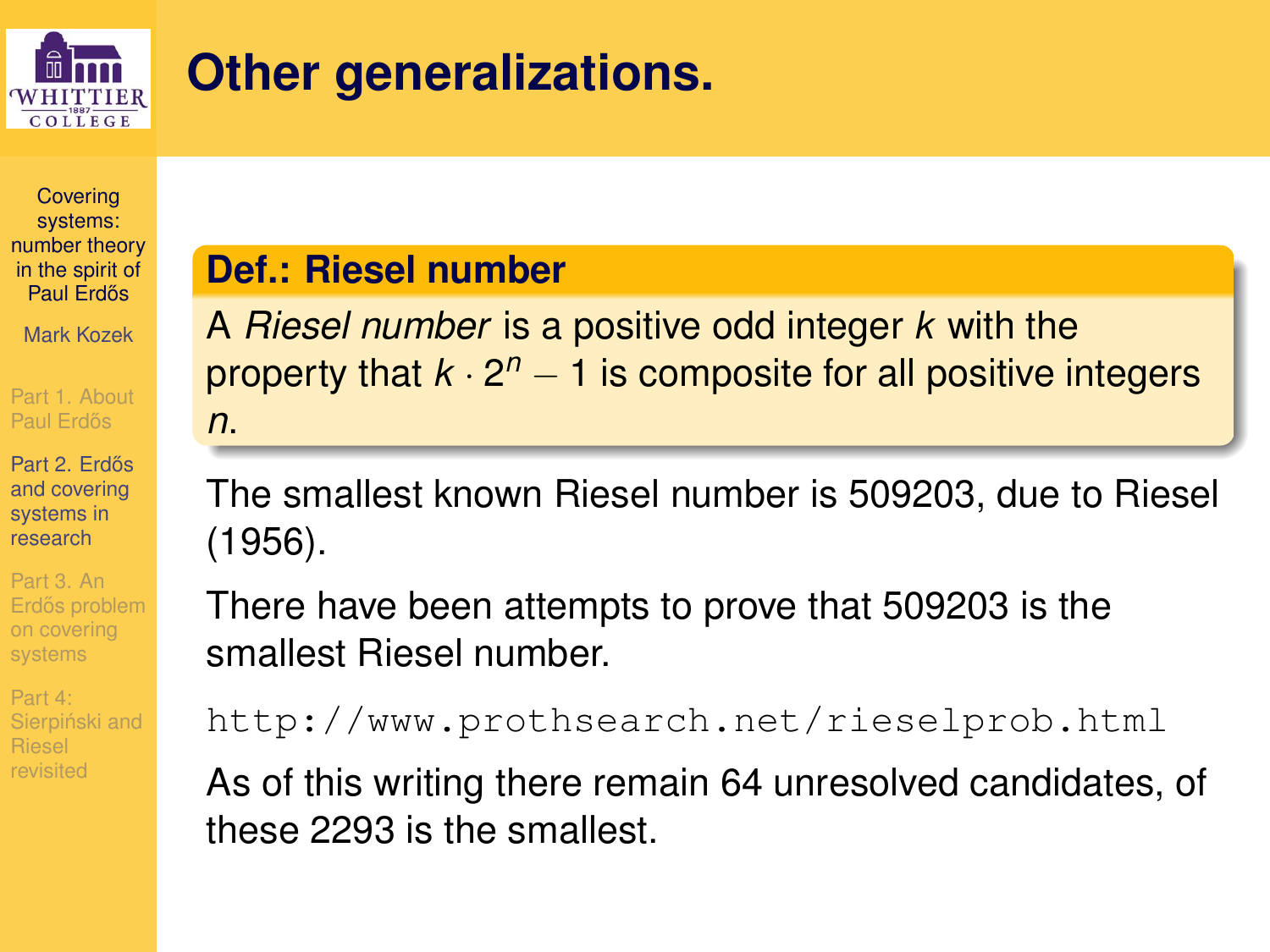

## **More generalizations**

**Covering** systems: [number theory](#page-0-0) in the spirit of Paul Erdős

Mark Kozek

[Part 1. About](#page-1-0) Paul Erdős

Part 2. Erdős and covering systems in research

Part 3. An Erdős problem on covering systems

Part 4: Sierpiński and Riesel

#### Conjecture (Chen)

<span id="page-21-0"></span>*For every positive integer r, there exist infinitely many positive odd integers k such that the number kr*2 *<sup>n</sup>* + 1 *has at least two distinct prime factors for each positive integer n.*

#### Conjecture (Chen)

<span id="page-21-1"></span>*For every positive integer r, there exist infinitely many positive odd integers k such that the number k<sup>r</sup>* − 2 *<sup>n</sup> has at least two distinct prime factors for each positive integer n. (Equivalent to kr*2 *<sup>n</sup>* − 1*.)*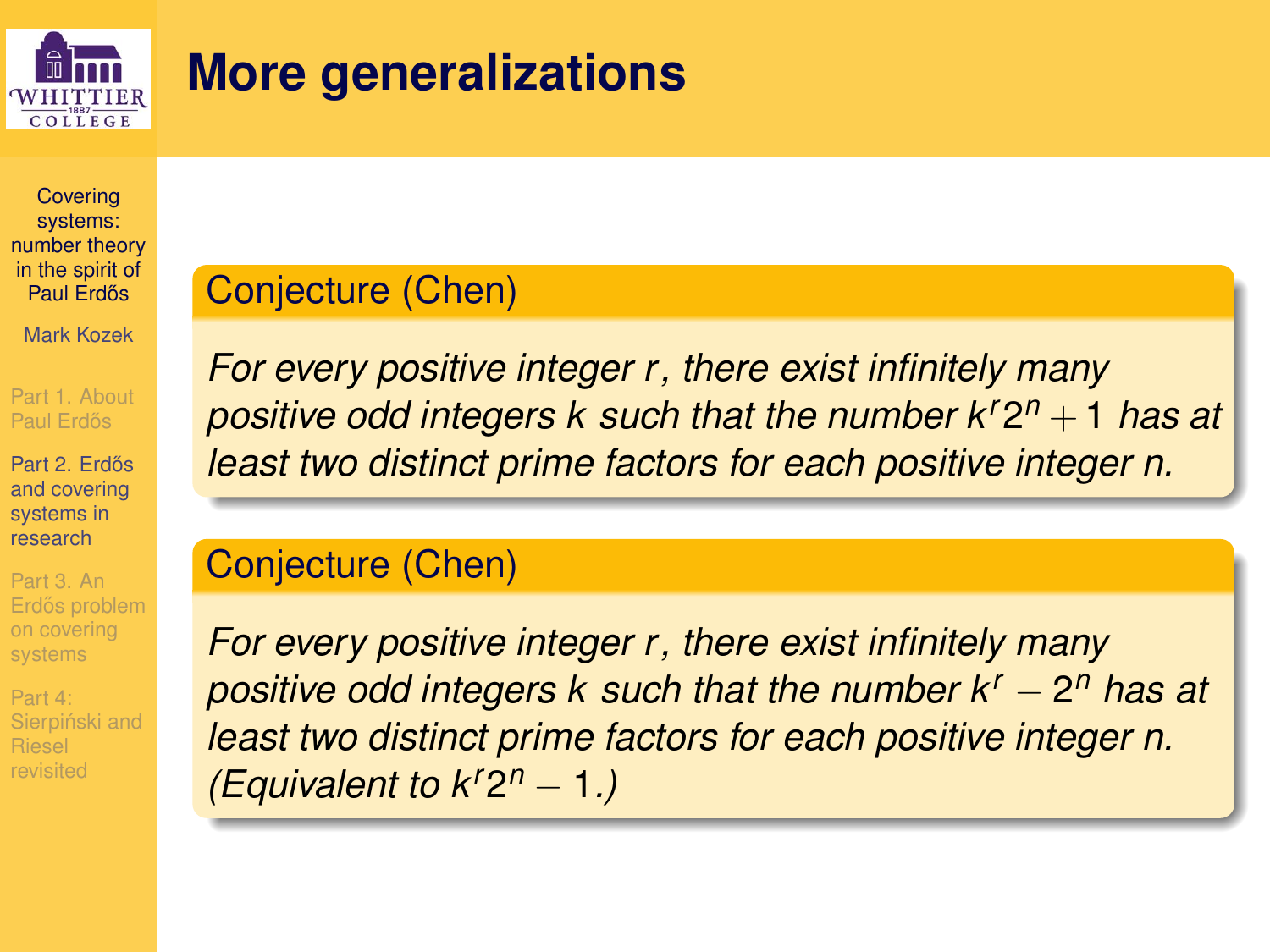

### Chen's conjectures.

**Covering** systems: [number theory](#page-0-0) in the spirit of Paul Erdős

Mark Kozek

[Part 1. About](#page-1-0) Paul Erdős

Part 2. Erdős and covering systems in research

Part 3. An Erdős problem on covering systems

Part 4: Sierpiński and Chen (2002) resolves each conjecture in the case that *r* is odd and in the case that *r* is twice an odd number and  $3 \nmid r$ . As he notes, the least *r* for which his arguments do not apply are  $r = 4$  and  $r = 6$ .

Conjecture [1](#page-21-0) is true in general and that Conjecture [2](#page-21-1) holds in the special cases  $r = 4$  and  $r = 6$ .

#### Theorem (Filaseta, Finch, K., 2008)

*For every positive integer R, there exist infinitely many positive odd numbers k such that each of the numbers*

 $k2^{n} + 1, k^{2}2^{n} + 1, k^{3}2^{n} + 1, \ldots, k^{R}2^{n} + 1$ 

*has at least two distinct prime factors for each positive integer n.*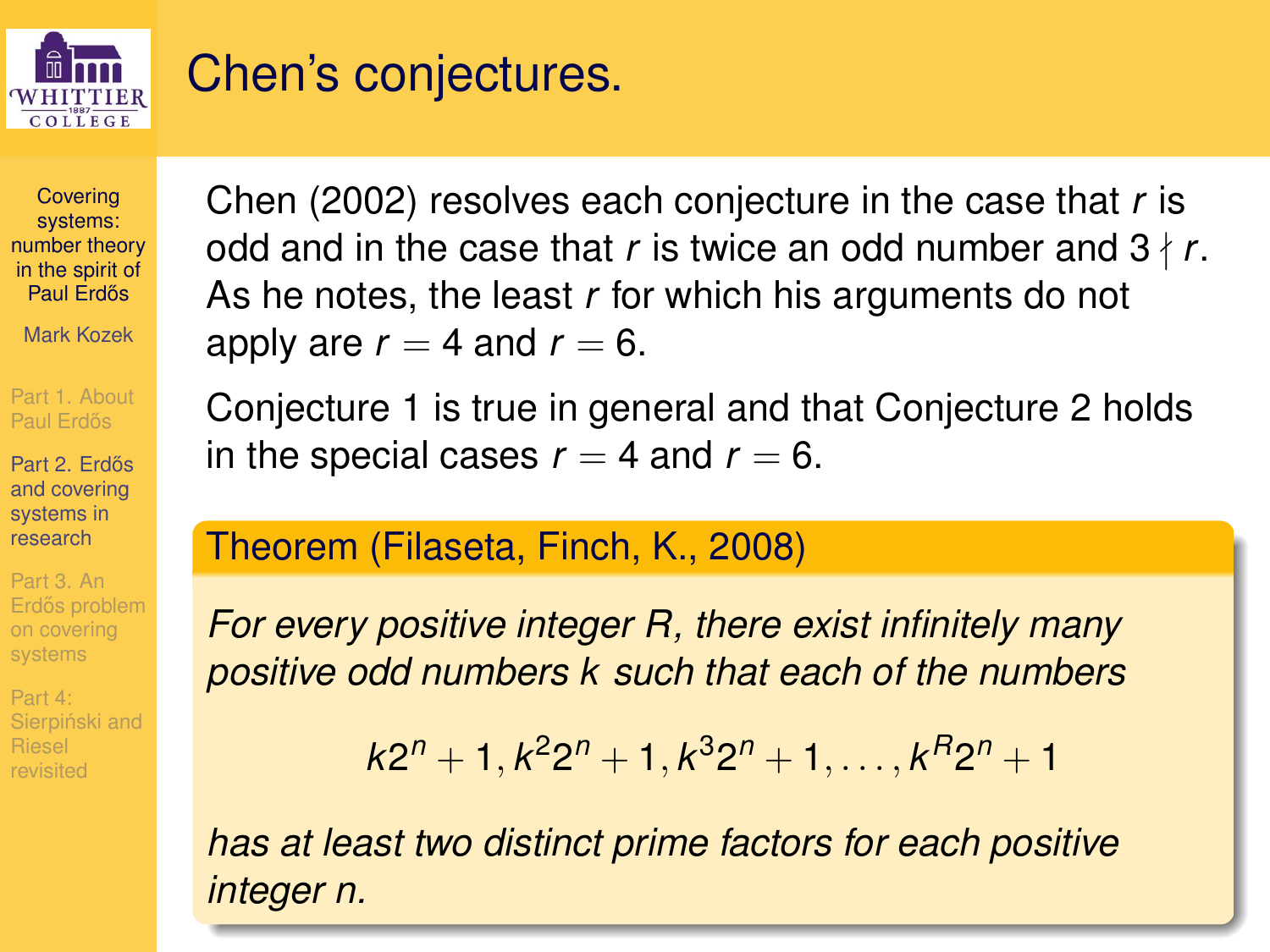

## The minimum modulus problem

**Covering** systems: [number theory](#page-0-0) in the spirit of Paul Erdős

Mark Kozek

[Part 1. About](#page-1-0) Paul Erdős

Part 2. Erdős and covering systems in

Part 3. An Erdős problem on covering systems

<span id="page-23-0"></span>Part 4: Sierpiński and

### **Open problem: (Erdős, \$1000)**

For every natural number  $N > 1$  does there exist a covering system with distinct moduli all ≥ *N*?

Personal attempts:

**1** Summer 2008, with Kelly Bickell, Michael Firrisa, Juan Pablo Ortiz, and Kristen Pueschel.

We made it to  $N = 14$ .

2 Summer 2009, with Tobit Raff.

We made it to  $N = 11$ .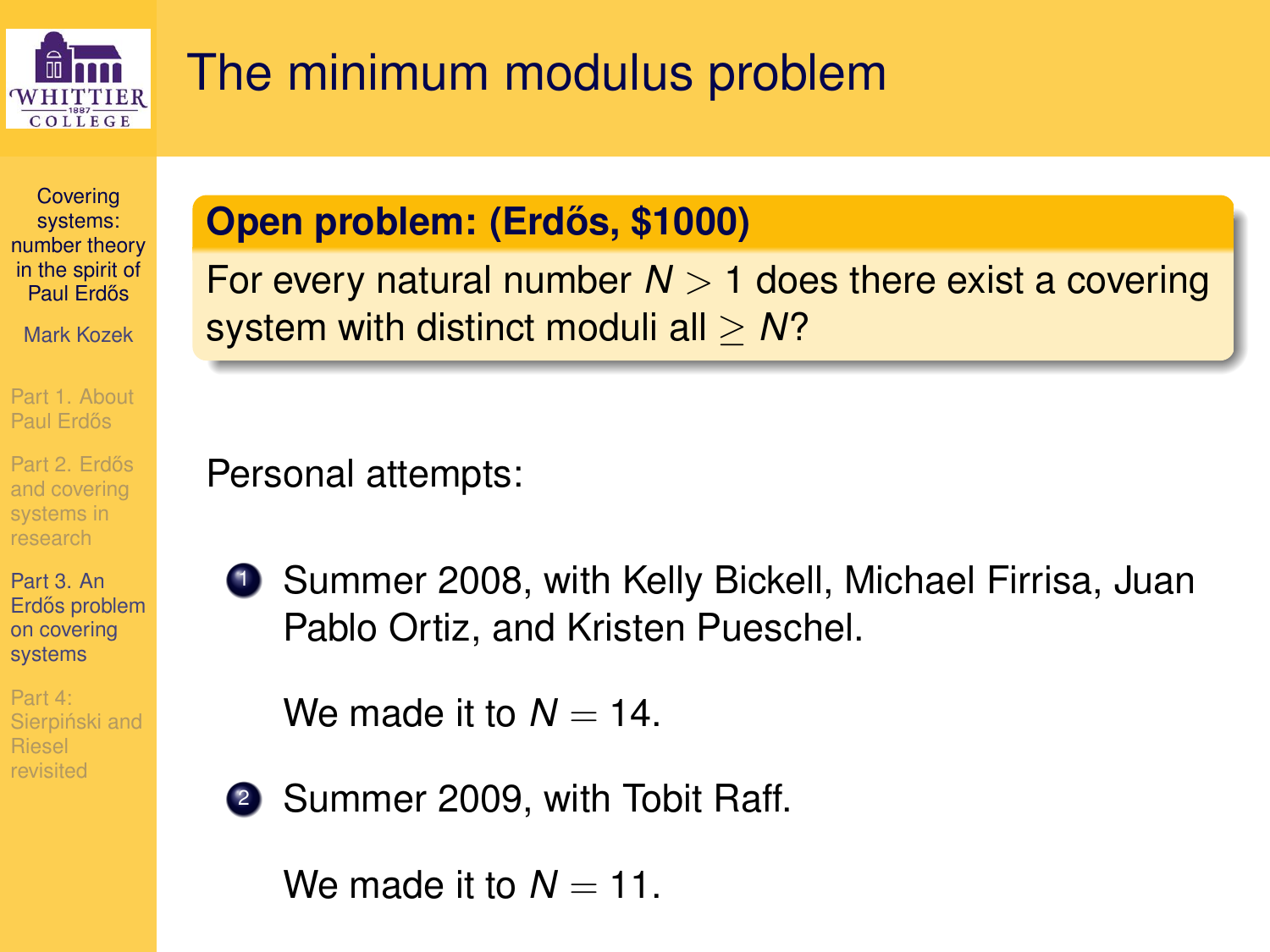

# The minimum modulus problem: results

**Covering** systems: [number theory](#page-0-0) in the spirit of Paul Erdős

Mark Kozek

[Part 1. About](#page-1-0) Paul Erdős

Part 2. Erdős and covering systems in

Part 3. An Erdős problem on covering systems

Part 4: Sierpiński and revisited

#### **Open problem: (Erdos, \$1000) ˝**

For every natural number  $N > 1$  does there exist a covering system with distinct moduli all ≥ *N*?

### Early results:

- $\bullet$  *N* = 3: Erdős.
- $\bullet$  *N* = 9: Churchhouse, 1968.
- $\bullet$   $N = 14$ : Selfridge.
- $\bullet$   $N = 18$ : Krukenburg (Ph.D. Thesis), 1971.
- $\bullet$   $N = 20$ : Choi, 1971.
- *N* = 24: Morikawa, 1981.
- $\bullet$   $N = 25$ : Gibson (Ph.D. Thesis) 2008.
- *N* = 36,40: Nielsen, 2009.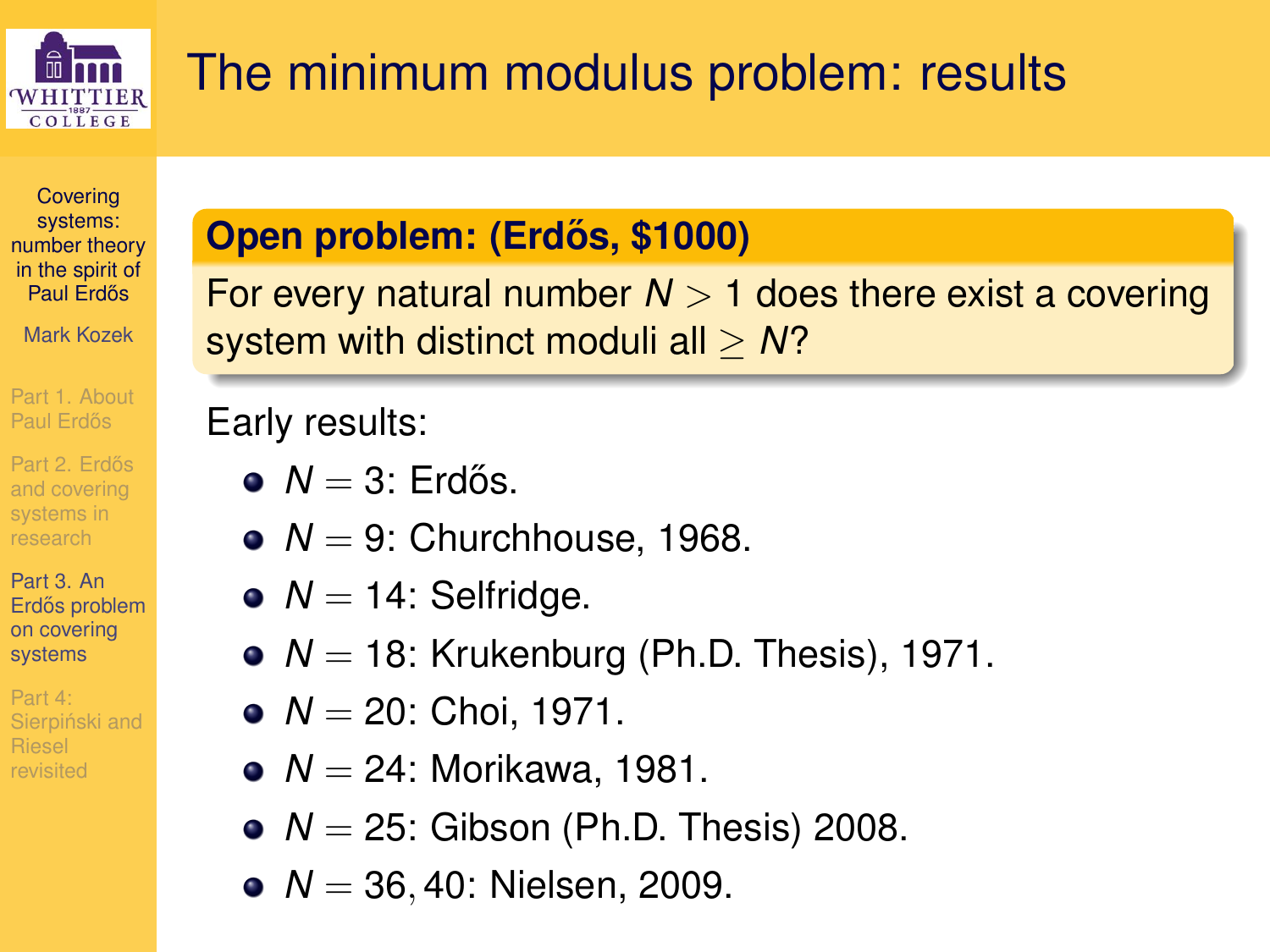

# The minimum modulus problem: techniques

**Covering** systems: [number theory](#page-0-0) in the spirit of Paul Erdős

Mark Kozek

[Part 1. About](#page-1-0) Paul Erdős

Part 2. Erdős

Part 3. An Erdős problem on covering systems

Part 4: Sierpiński and

For small *N*, examples can be worked out by hand, but quickly computers come into play.

Churchouse's result (N=9) came from using computers and a greedy algorithm. The LCM of the moduli was

$$
604,800=2^73^35^27.\\
$$

Krukenburg and Choi's results did not use computers. The LCM of Krukenburg's moduli was

 $475, 371, 719, 222, 400 = 2<sup>7</sup>3<sup>3</sup>5<sup>2</sup>7<sup>2</sup>11<sup>2</sup>13<sup>2</sup>17<sup>2</sup>19.$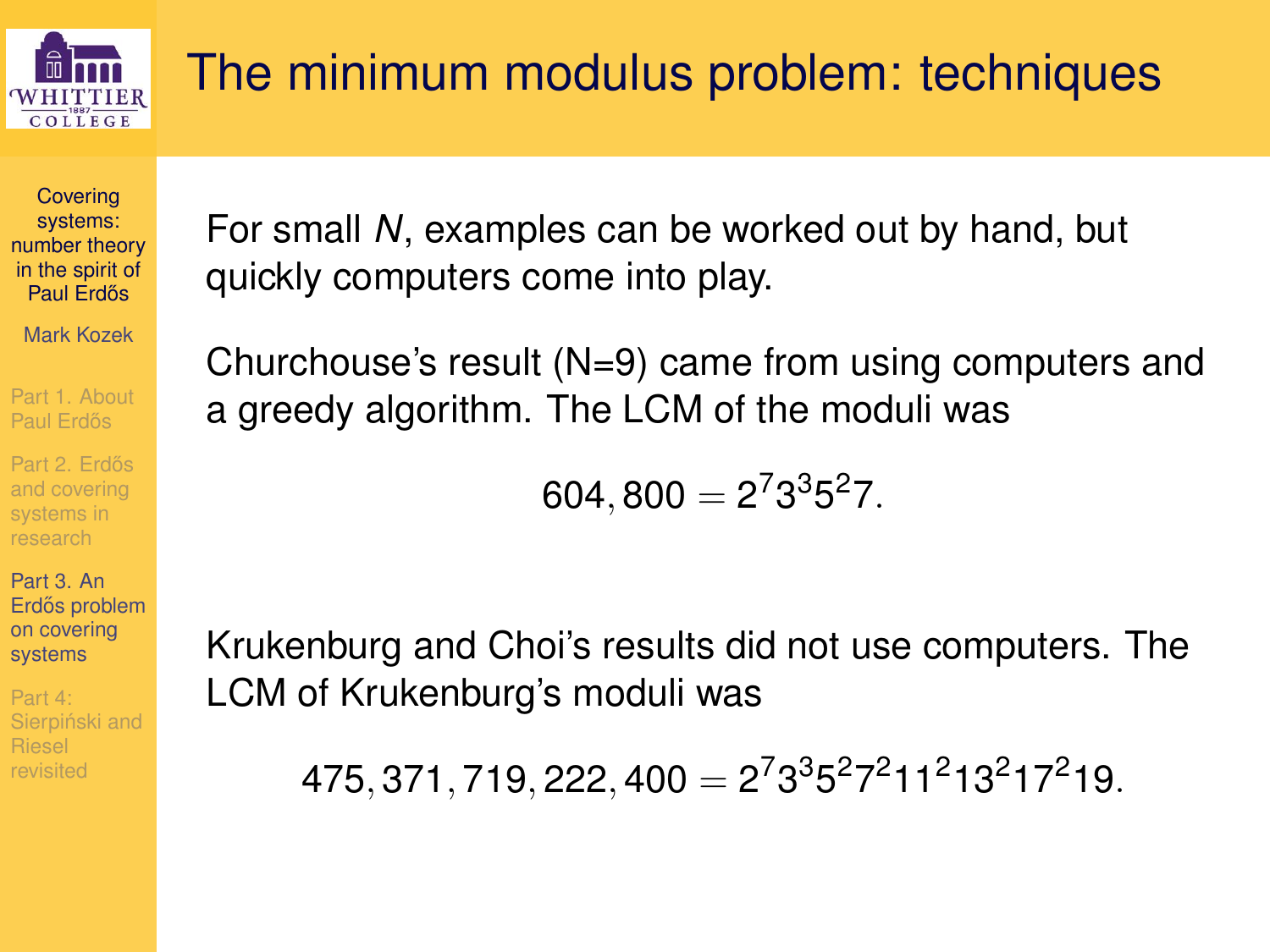

### Gibson's techniques

**Covering** systems: [number theory](#page-0-0) in the spirit of Paul Erdős

Mark Kozek

[Part 1. About](#page-1-0) Paul Erdős

Part 2. Erdős and covering systems in

Part 3. An Erdős problem on covering systems

Part 4: Sierpiński and

#### Gibson uses:

- a greedy algorithm (like Churchhouse)
- **•** the notion of an "almost covering" (like Morikawa who in turned used ideas of Krukenburg)
- "random covering" (like Erdős)
- *extensive* computing.

The LCM of the moduli used primes up to 2017.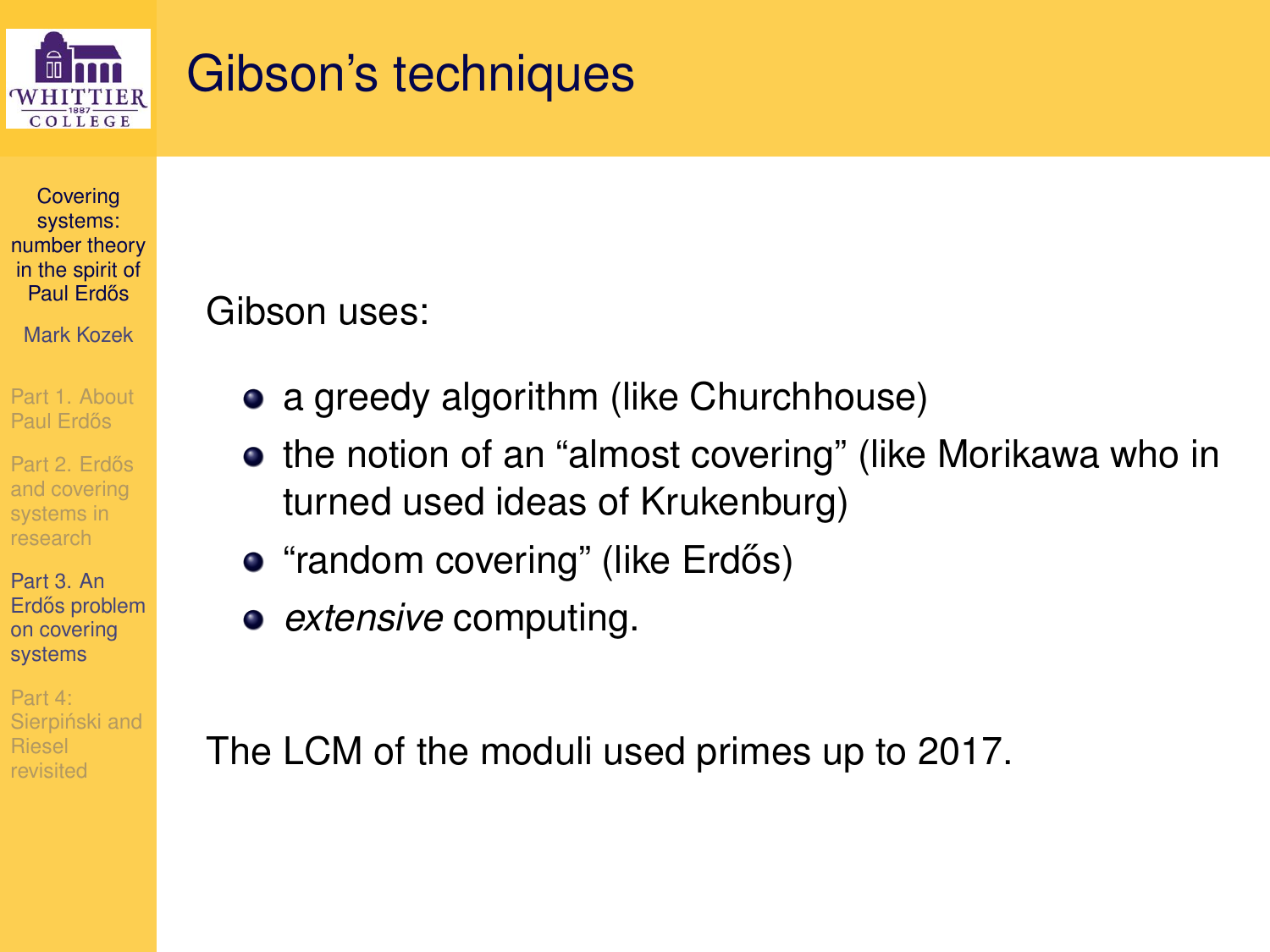

## Nielsen's techniques

**Covering** systems: [number theory](#page-0-0) in the spirit of Paul Erdős

Mark Kozek

[Part 1. About](#page-1-0) Paul Erdős

Part 2. Erdős research

Part 3. An Erdős problem on covering systems

Part 4: Sierpiński and revisited

Nielsen uses a graph theoretic approach, representing covering systems as trees, and introducing new primes, as necessary to "plug" holes.

The LCM of the moduli uses primes up to 103.

Initially, he used the primes in order.

However, the referee noted that sometimes it was more efficient to use certain primes out of order. This allowed for the improvement from  $N = 36$  to  $N = 40$ .

There was very little wiggle room, and thus, fears a "negative solution" for the minimum modulus problem.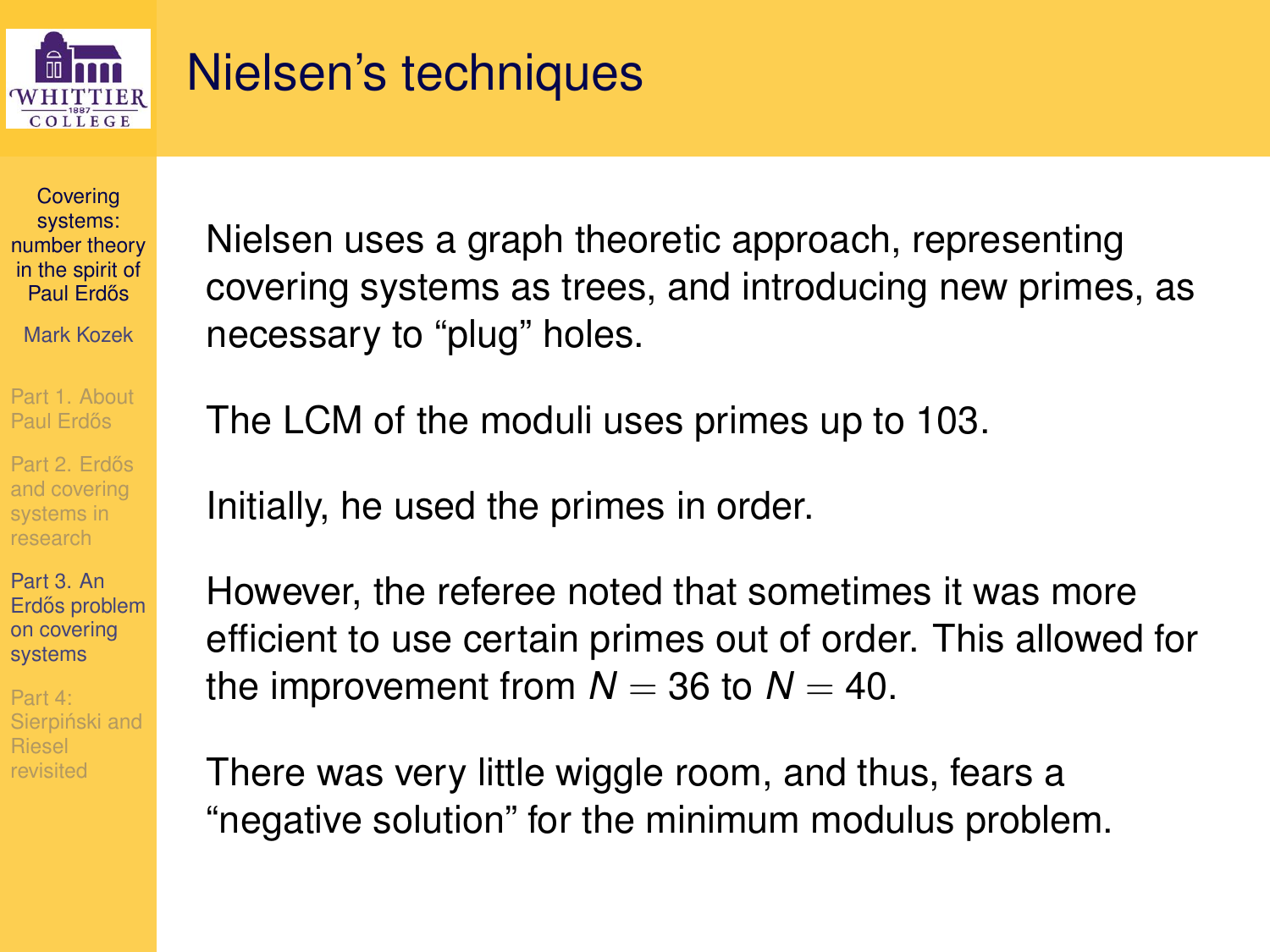

### Sierpiński + Riesel?

**Covering** systems: [number theory](#page-0-0) in the spirit of Paul Erdős

Mark Kozek

[Part 1. About](#page-1-0) Paul Erdős

Part 2. Erdős and covering systems in research

Part 3. An Erdős problem on covering systems

<span id="page-28-0"></span>Part 4: Sierpiński and Riesel revisited

**Question:** Do here exist numbers that are simultaneously Sierpiński and Riesel numbers?

**Answer:** Yes. (Cohen and Selfridge, 1975).

*k* = 47867742232066880047611079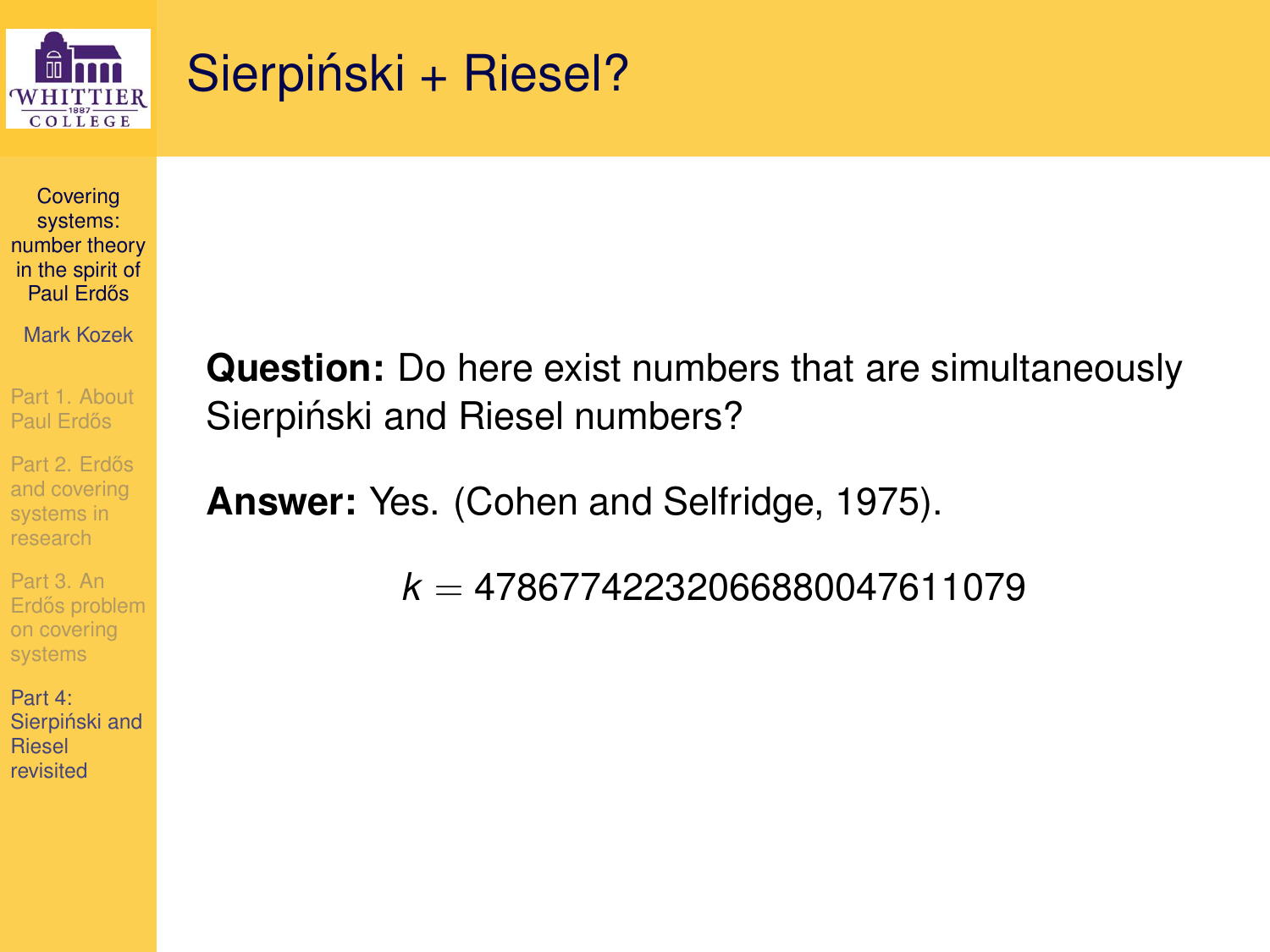

## Sierpiński + Riesel?

**Covering** systems: [number theory](#page-0-0) in the spirit of Paul Erdős

Mark Kozek

[Part 1. About](#page-1-0)

Part 2. Erdős systems in research

Part 3. An Erdős problem on covering systems

Part 4: Sierpiński and Riesel revisited

However, folks (computer scientists) didn't read their paper. So they offered their results.

- Brier (1998) *k* = 29364695660123543278115025405114452910889 0.
- Gallot (2000) *k* = 623506356601958507977841221247  $\bullet$
- Gallot (2000) *k* = 3872639446526560168555701047
- ٠ Gallot (2000) *k* = 878503122374924101526292469
- E. Vantieghem (2010)  $k = 47867742232066880047611079$ ۰
- Filaseta, Finch and K. (2008)  $k = 143665583045350793098657$ ۰

#### For more information on this problem, visit:

http://www.primepuzzles.net/problems/prob\_029.htm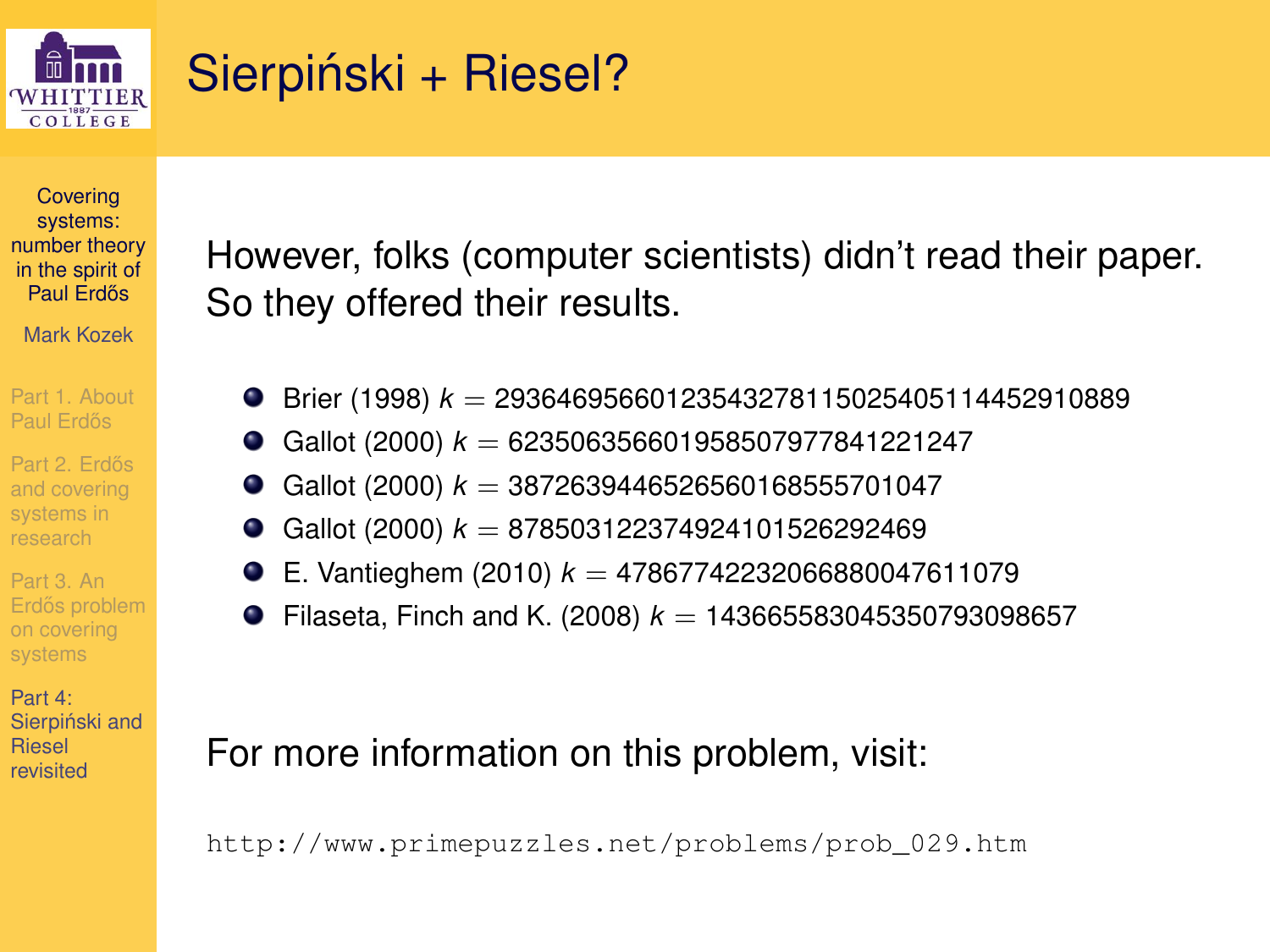

### Thank you

**Covering** systems: [number theory](#page-0-0) in the spirit of Paul Erdős

Mark Kozek

[Part 1. About](#page-1-0) Paul Erdős

Part 2. Erdős and covering systems in research

Part 3. An Erdős problem on covering systems

Part 4: Sierpiński and Riesel revisited

#### Any Questions?